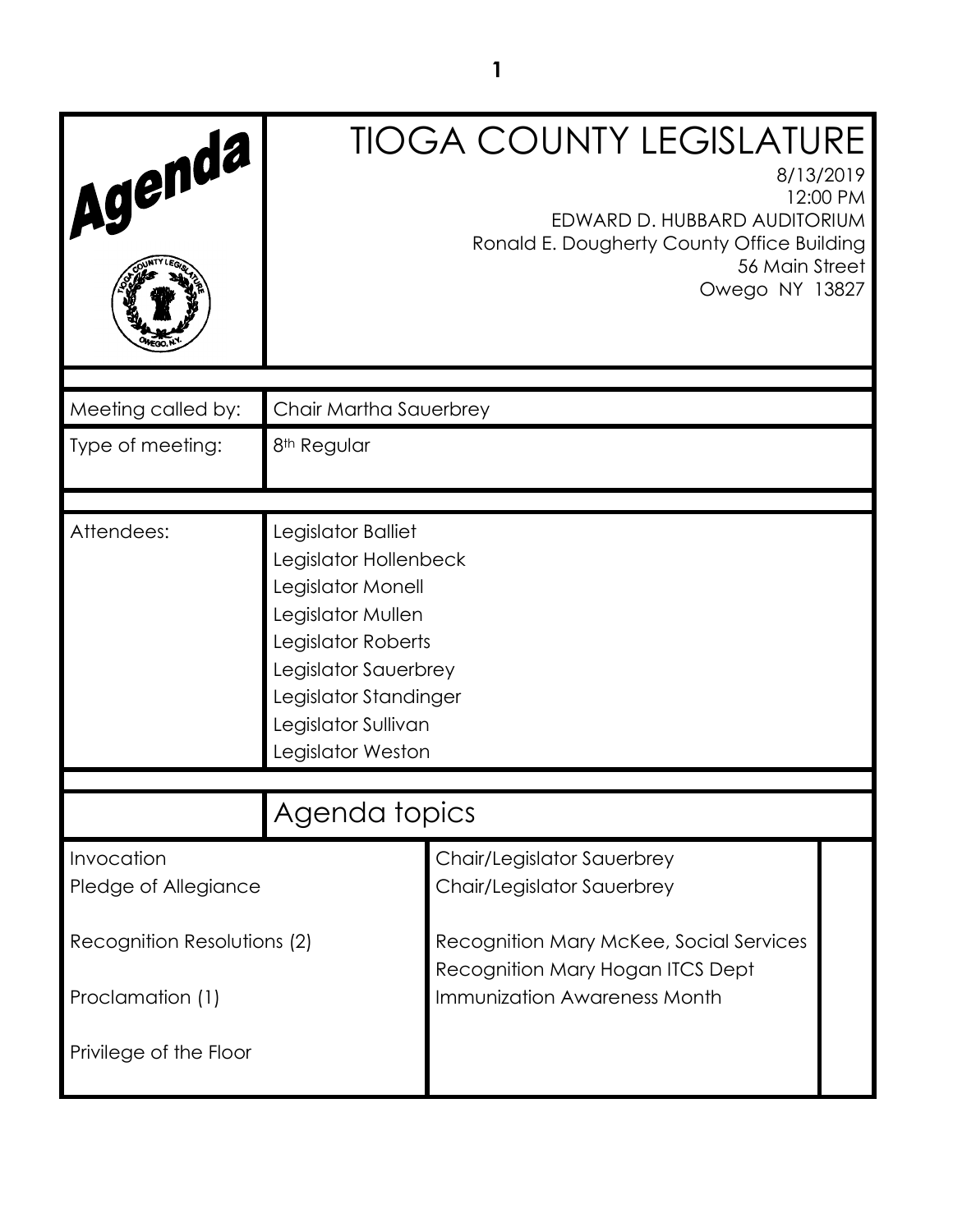| Approval of Minutes                                                                                                 |                                                                                                                                                                    | July 9, 2019                                                                                                                                                                                                                                                                                                                                                                                                                                                                                                                                                                                                                                                                                                                                                                                                                                                                                                                                                                                                                                                                                                |      |  |
|---------------------------------------------------------------------------------------------------------------------|--------------------------------------------------------------------------------------------------------------------------------------------------------------------|-------------------------------------------------------------------------------------------------------------------------------------------------------------------------------------------------------------------------------------------------------------------------------------------------------------------------------------------------------------------------------------------------------------------------------------------------------------------------------------------------------------------------------------------------------------------------------------------------------------------------------------------------------------------------------------------------------------------------------------------------------------------------------------------------------------------------------------------------------------------------------------------------------------------------------------------------------------------------------------------------------------------------------------------------------------------------------------------------------------|------|--|
|                                                                                                                     |                                                                                                                                                                    |                                                                                                                                                                                                                                                                                                                                                                                                                                                                                                                                                                                                                                                                                                                                                                                                                                                                                                                                                                                                                                                                                                             |      |  |
| <b>Petitions, Communications &amp; Notices</b><br>Appointments/Reappointments<br><b>Reports Standing Committees</b> |                                                                                                                                                                    |                                                                                                                                                                                                                                                                                                                                                                                                                                                                                                                                                                                                                                                                                                                                                                                                                                                                                                                                                                                                                                                                                                             |      |  |
| <b>RESOLUTIONS:</b>                                                                                                 | Program, Phase II Application<br>Commission<br>3. Appoint Member Board of Ethics<br><b>Public Works</b><br>10.<br>- Public Works<br><b>Public Works</b><br>Funding | 1. SEQRA Consideration for New York State Office of Parks, Recreation<br>and Historic Preservation 2019-2020 Snowmobile Trails Grant-In-Aid<br>2. Recommend Member to the Susquehanna<br>Heritage<br>4. Transfer of Funds Budget Modification Mental Hygiene<br>5. Transfer of Funds Budget Modification District Attorney<br>6. Transfer of Funds Budget Modification District Attorney<br>7. Appropriation of Funds and Amend 2019 Budget Social Services<br>8. Amend 2019 Budget and Appropriate Funds Public Works<br>9. Amend Capital Budget and Transfer Funds for HHS Boiler -<br>Amend Capital Budget and Transfer Funds for Material Spreader<br>11. Amend Capital Budget and Transfer Funds for Bucket Loaders -<br>12. Fund Construction Costs for Fiber-Optic Data Connection at<br>Waverly Site, Request Contingency Funds, and Modify 2019 Budget<br>13. Approve Funding 2019 Summer Youth Employment Program<br>14. Authorize Johnson Controls for Air Handler Upgrades at PSB<br>15. Authorize the Sale of County Owned Property Located in the<br>Village of Owego to the Village of Owego | Area |  |
|                                                                                                                     | of Spencer to FLT Holding, LLC                                                                                                                                     | 16. Authorize the Sale of County Owned Property Located in the<br>Village of Owego to the St. Paul's Episcopal Church<br>17. Authorize the Sale of County Owned Property Located in the Town                                                                                                                                                                                                                                                                                                                                                                                                                                                                                                                                                                                                                                                                                                                                                                                                                                                                                                                |      |  |
|                                                                                                                     | Daniel Garcia                                                                                                                                                      | 18. Authorize the Sale of County Owned Property Located in the<br>Village of Owego to Elvira Garcia Lozada, Jaqueline Garcia &                                                                                                                                                                                                                                                                                                                                                                                                                                                                                                                                                                                                                                                                                                                                                                                                                                                                                                                                                                              |      |  |
|                                                                                                                     |                                                                                                                                                                    | 19. Contract for IT Consultant Services from Former Employee                                                                                                                                                                                                                                                                                                                                                                                                                                                                                                                                                                                                                                                                                                                                                                                                                                                                                                                                                                                                                                                |      |  |
|                                                                                                                     | 20. Create and Fill Position PT Deputy Sheriff - Sheriff's Office                                                                                                  |                                                                                                                                                                                                                                                                                                                                                                                                                                                                                                                                                                                                                                                                                                                                                                                                                                                                                                                                                                                                                                                                                                             |      |  |
|                                                                                                                     |                                                                                                                                                                    | 21. Create and Fill Seasonal Social Welfare Examiner Position and<br>Seasonal Office Specialist I Positions for the HEAP Program                                                                                                                                                                                                                                                                                                                                                                                                                                                                                                                                                                                                                                                                                                                                                                                                                                                                                                                                                                            |      |  |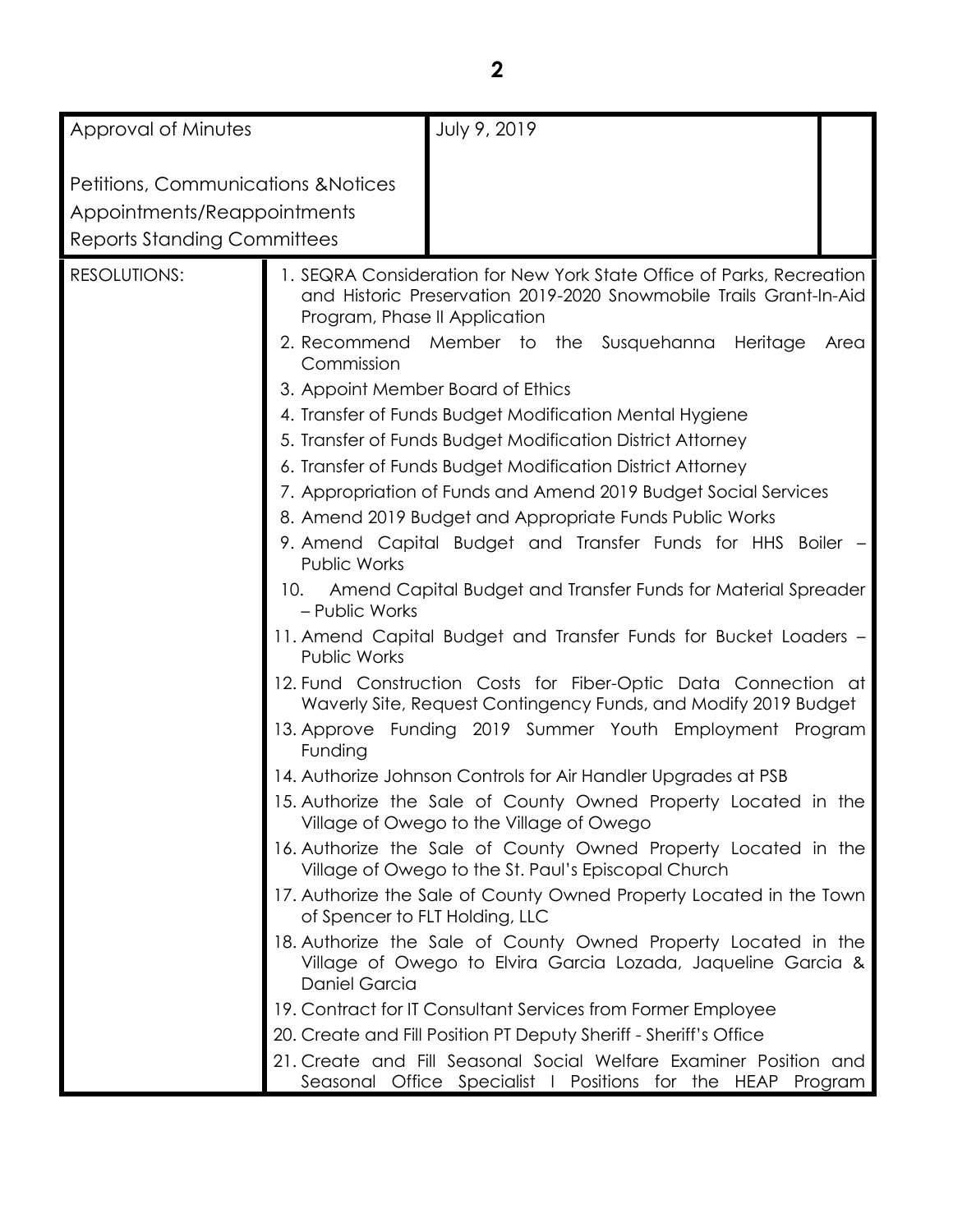| Department of Social Services                       |
|-----------------------------------------------------|
| 22. Authorize Non-Union Salary (Legislative Office) |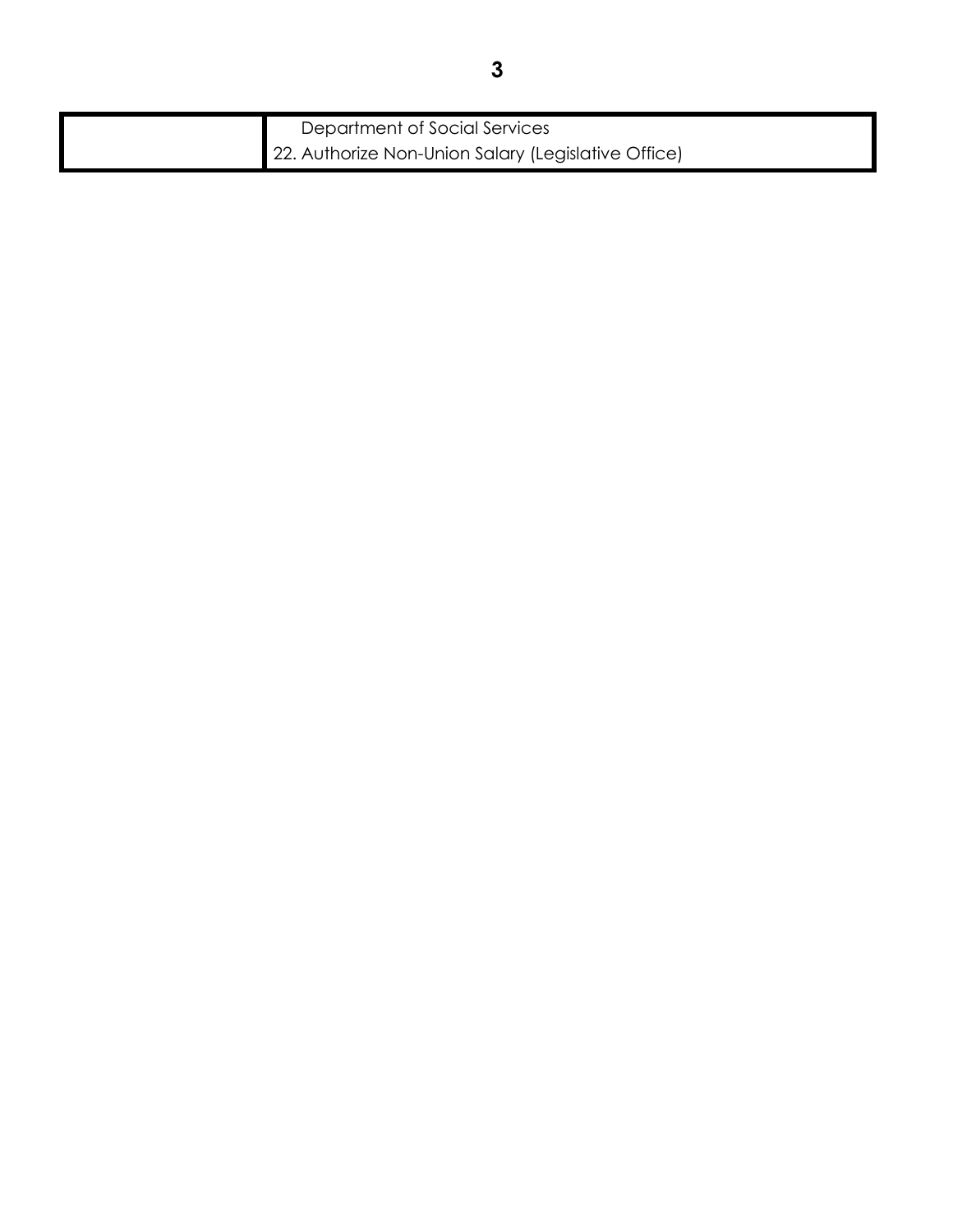#### RESOLUTION NO. -19 RECOGNIZE MARY RODDY MCKEE'S 33 YEARS OF DEDICATED SERVICE DEPARTMENT OF SOCIAL SERVICES

WHEREAS: Mary began her career with the Tioga County Department of Social Services as a Social Welfare Examiner in August 1986 in what was then named the Income Maintenance Unit. In September 1992, Mary was promoted to Employment Specialist. Mary helped develop and enhance the roles of the Employment Specialists as the Employment Unit merged to become part of the Agency's Department of Employment and Transitional Supports; and

WHEREAS: Mary Roddy McKee has been a dedicated and loyal employee in the performance of her duties; and

WHEREAS: Mary Roddy McKee has shown the highest levels of reliability, trust, loyalty and competence in the performance of her duties; and

WHEREAS: Mary Roddy McKee will retire on August 24, 2019; now therefore be it

RESOLVED:That the Tioga County Legislature, on its own behalf, as well as on behalf of the citizens of Tioga County, express sincere gratitude to Mary Roddy McKee for her thirty-three years of dedicated and loyal service to the Tioga County Department of Social Services and its most vulnerable citizens; and be it further

RESOLVED: That this resolution be spread upon the minutes of this meeting and a certified copy be presented to this loyal, dedicated and outstanding employee, Mary Roddy McKee.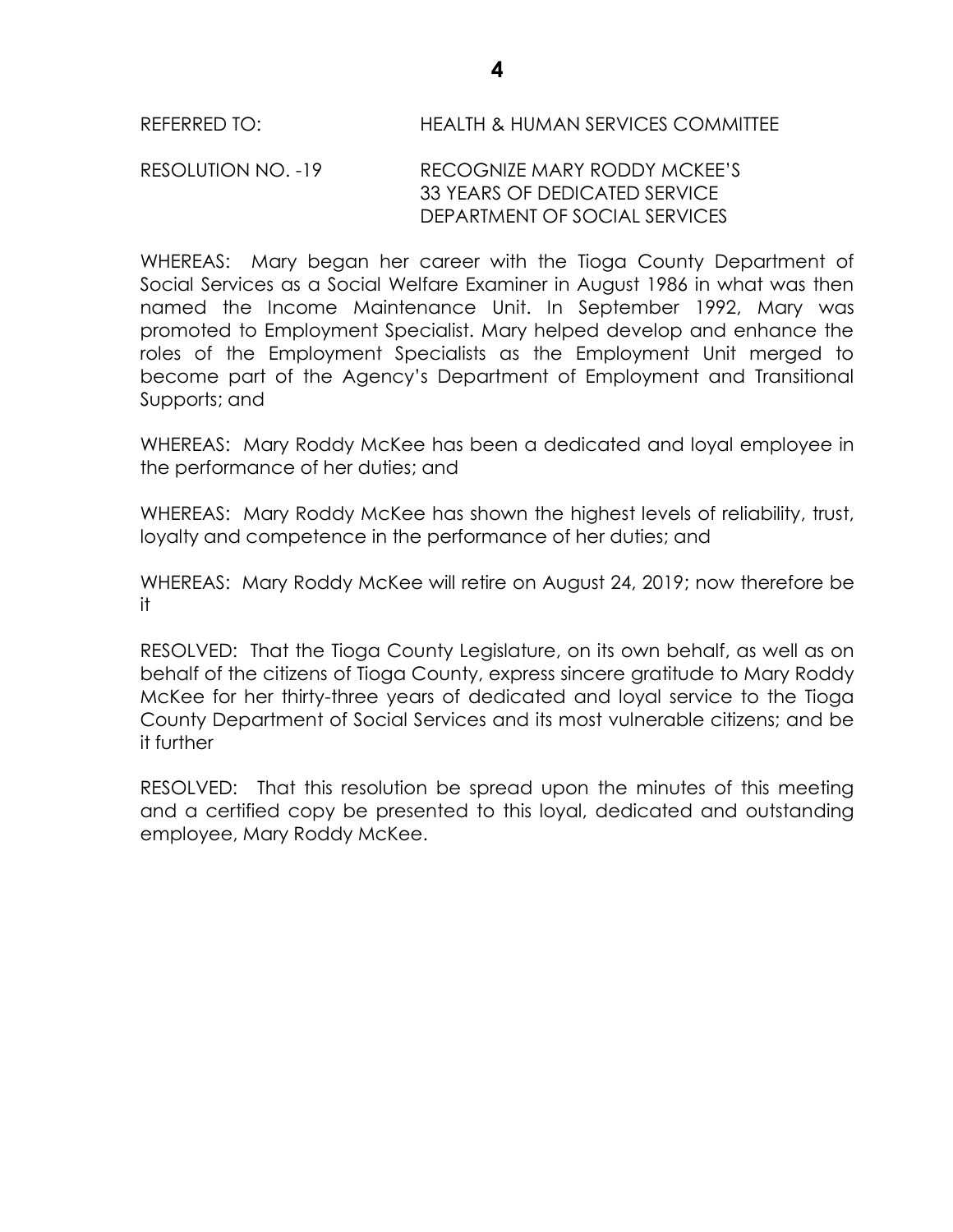#### REFERRED TO: INFORMATION TECHNOLOGY COMMITTEE

RESOLUTION NO. –19 RESOLUTION RECOGNIZING MARY HOGAN'S 20 YEARS OF DEDICATED SERVICE TO TIOGA COUNTY

WHEREAS: Mary Hogan was hired on August 17, 1998 as a Computer Programmer; and

WHEREAS: Mary Hogan has been a valuable employee to the Information Technology and Communication Services department, thereby earning the respect of her colleagues and peers throughout Tioga County; and

WHEREAS: Mary Hogan will retire from Tioga County on August 19, 2019; therefore be it

RESOLVED: That the Tioga County Legislature, on its own behalf, as well as on behalf of the citizens of Tioga County, express sincere gratitude to Mary Hogan for her 20 years of dedicated and loyal service to the residents of Tioga County; and be it further

RESOLVED: That this resolution be spread upon the minutes of this meeting and a certified copy be presented to this outstanding employee, Mary Hogan.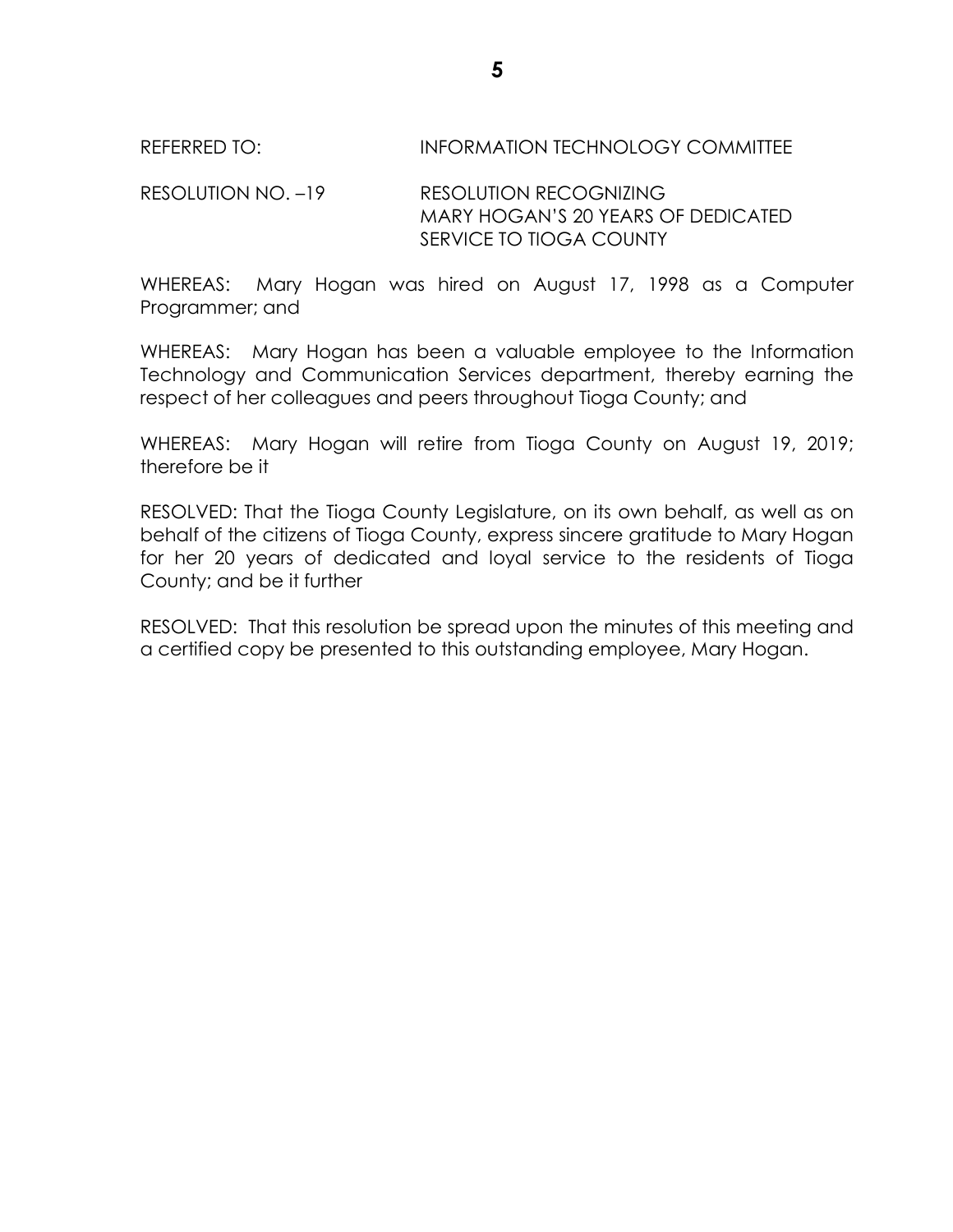#### **COUNTY OF TIOGA EXECUTIVE PROCLAMATION**

WHEREAS: August is National Immunization Awareness Month with immunizations representing one of the greatest public health accomplishments of the 20<sup>th</sup> century; and

WHEREAS: Vaccines provide parents a safe, proven means to protect their children from serious communicable diseases by following the recommended immunization schedule – giving their child the vaccines they need, when they need them; and

WHEREAS: Child care facilities, preschool programs, schools and colleges are prone to outbreaks of infectious diseases due to poor hand washing, not covering coughs, and other factors such as interacting in crowded environments; and

WHEREAS: When a child becomes sick with a disease such as whooping cough or the flu, they may miss several days of school while recovering and a parent may have to miss work or other important obligations; and

WHEREAS: Vaccines are an important part of a healthy pregnancy and a mother can pass some protection on to her baby. Women should be up to date on their vaccinations before becoming pregnant and should receive vaccines against both flu and whooping cough during pregnancy; and

WHEREAS: All adults should be vaccinated to protect their health. Even healthy adults can become seriously ill and pass diseases on to others. Everyone should have their vaccination needs assessed by their primary care provider; and

WHEREAS: Tioga County Public Health encourages everyone to be immunized; therefore

The TIOGA COUNTY LEGISLATURE, County of Tioga, does hereby proclaim the month of August 2019 as:

#### **IMMUNIZATION AWARENESS MONTH**

and urges the citizens of our County to educate themselves on the recommended vaccines for themselves and their children to prevent the spread of contagious communicable diseases.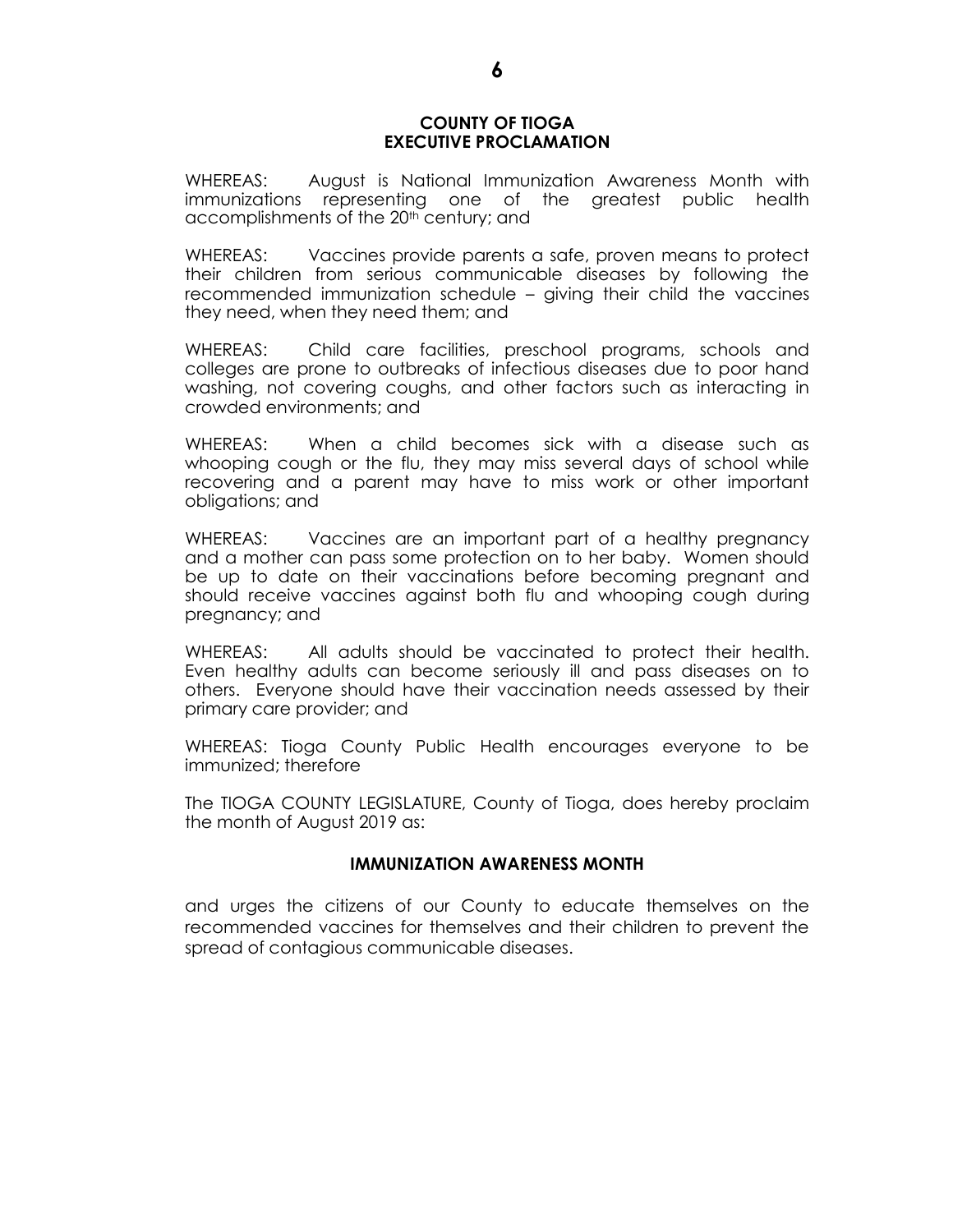# REFERRED TO: ECONOMIC DEVELOPMENT & PLANNING **COMMITTEE**

RESOLUTION NO. -19 SEQRA CONSIDERATION FOR NEW YORK STATE OFFICE OF PARKS, RECREATION AND HISTORIC PRESERVATION 2019-2020 SNOWMOBILE TRAILS GRANT-IN-AID PROGRAM, PHASE II APPLICATION

WHEREAS: All new or modified snowmobile trails must have a SEQRA Determination approved; and

WHEREAS: The trail changes for upgrades/reroutes to both segments of S27A and C2, for the Spencer Van-Etten Snowmobile Club, as presented to NYSOPRHP are an Unlisted Action requiring Tioga County to consider the environmental significance of these changes; and

WHEREAS: A Short Form Environmental Assessment Form has been prepared for review by the Tioga County Legislature; now therefore be it

RESOLVED: That the Tioga County Legislature does hereby declare itself to be the Lead Agency and that it will undertake an uncoordinated review of the project; and be it further

RESOLVED: That the Tioga County Legislature has reviewed the Short Form Environmental Assessment Form, including the impact assessment, and has determined, based on the information and analysis set forth therein that the proposed action WILL NOT result in any significant adverse environmental impacts; and be it further

RESOLVED: That the Tioga County Legislature authorizes and directs the Chair to execute the Impact Assessment and the Determination of Significance of the Short Form Environmental Assessment Form an a Notice of Determination of Non-Significance (a Negative Declaration) in a manner consistent with this determination.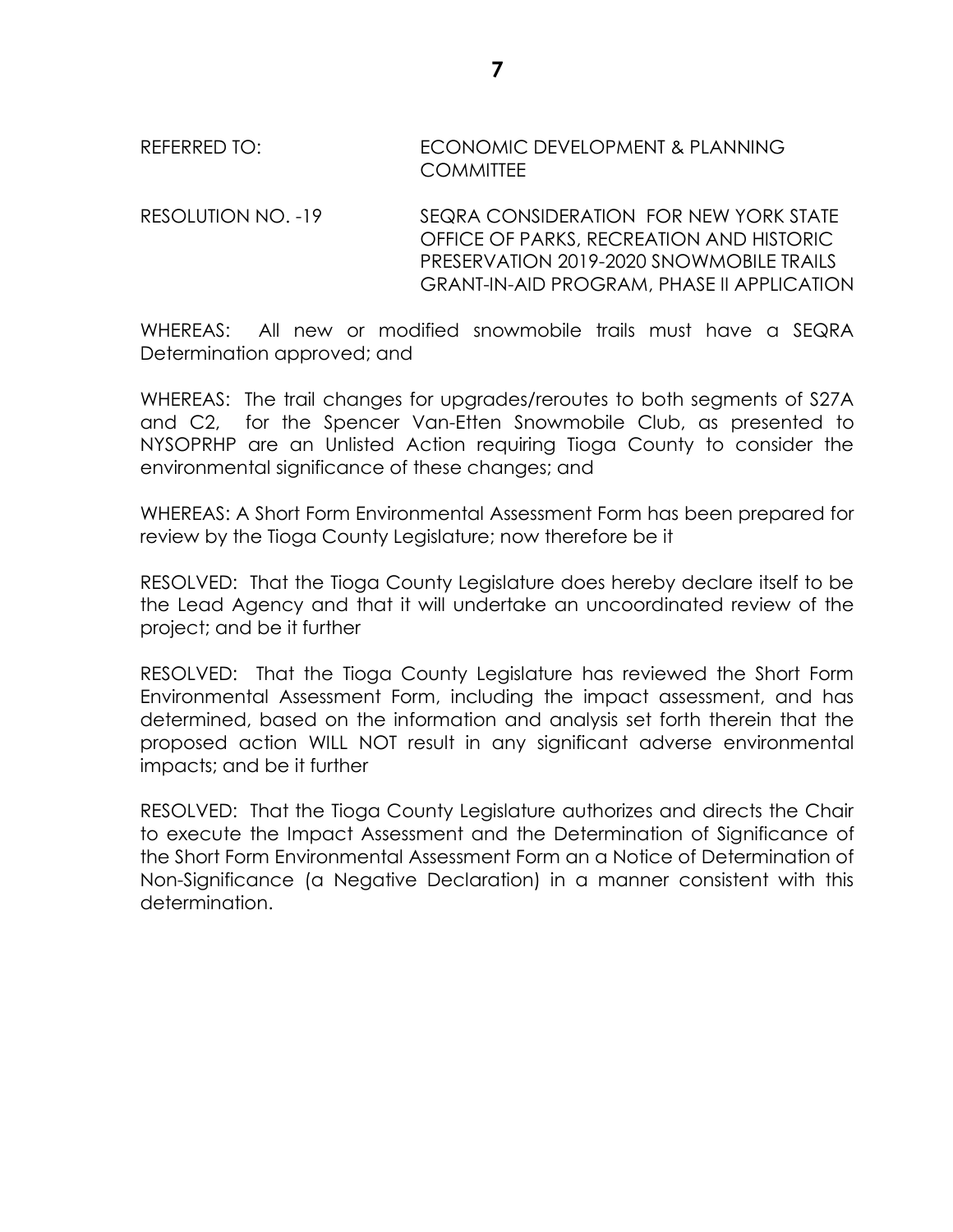RESOLUTION NO. -19 RECOMMEND MEMBER TO THE SUSQUEHANNA HERITAGE AREA COMMISSION

WHEREAS: Per resolution 25-16, the Tioga County Legislature resolved that the Economic Development and Planning Committee recommend designees for the Municipal Representative and also the Advisory Board Member on the Susquehanna Heritage Area (SHA) Commission for the term of office of the County Legislative Chair who appoints said persons; and

WHEREAS: Currently Rebecca Maffei, Tioga County Tourism Director, and Brittany Woodburn, Deputy Director of Economic Development and Planning, have been serving as the two (2) SHA Commission members; and

WHEREAS: Brittany Woodburn is no longer able to serve as a Commission member; and

WHEREAS: Abbey Hendrickson has recently been hired as the Community Development Specialist in the Economic Development and Planning Department and is willing to serve; therefore be it

RESOLVED: That the Economic Development and Planning Committee recommend Rebecca Maffei, the Tioga County Tourism Director, continue to serve as the Municipal Representative and Abbey Hendrickson, Community Development Specialist, serve as the Advisory Board member on the Susquehanna Heritage Area Commission for the term of office of the County Legislative Chair who appoints said person.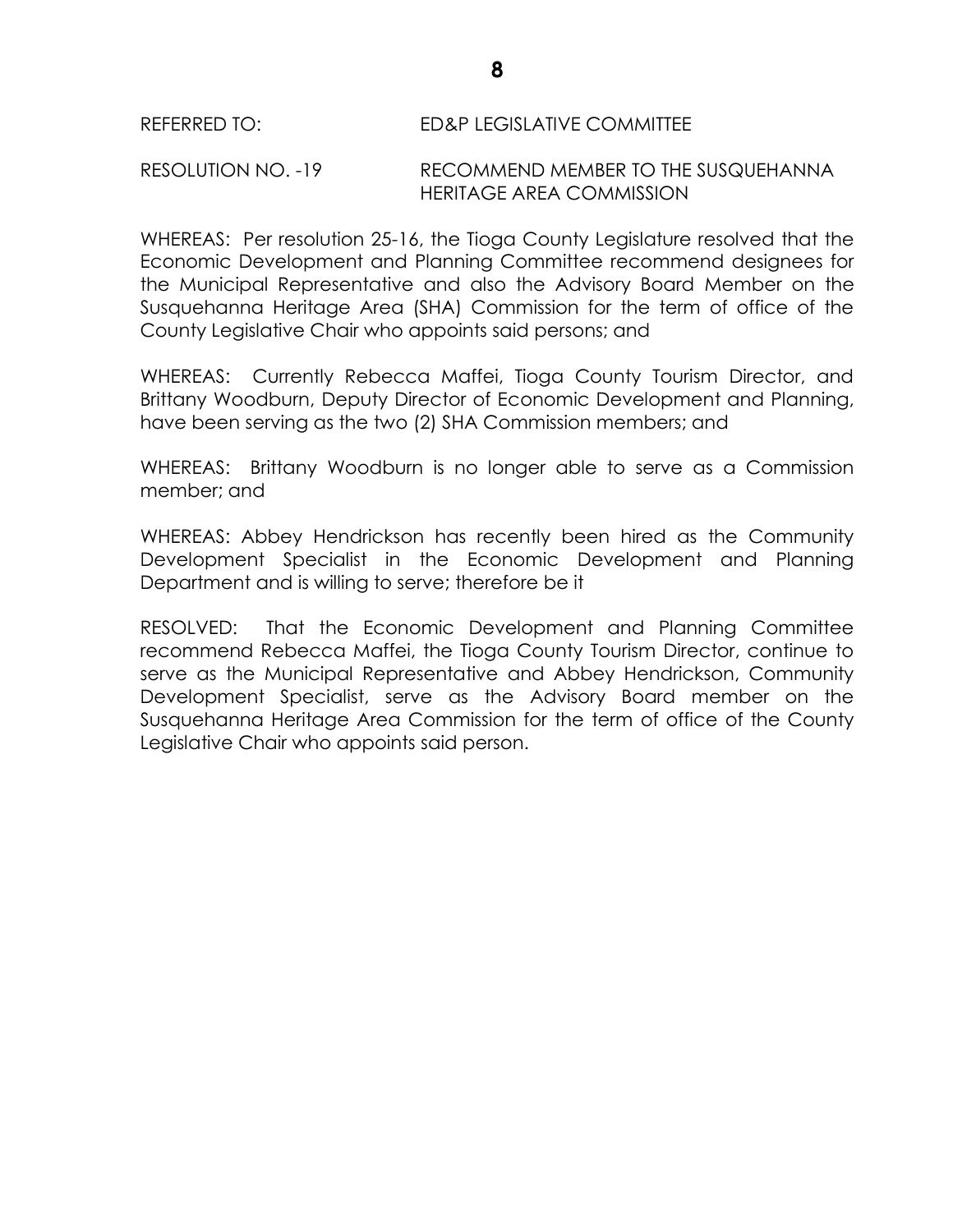#### REFERRED TO: REFERRED TO: LEGISLATIVE WORKSESSION

RESOLUTION NO. -19 APPOINT MEMBER BOARD OF ETHICS

WHEREAS: There is a vacancy on the Board of Ethics due to the resignation of Gwen Kania; and

WHEREAS: Ron Ciotoli, Town of Owego resident, has agreed to serve on the Board of Ethics; therefore be it

RESOLVED: That Ron Ciotoli be hereby appointed to the Board of Ethics for a retroactive term beginning April 1, 2019 to March 31, 2022.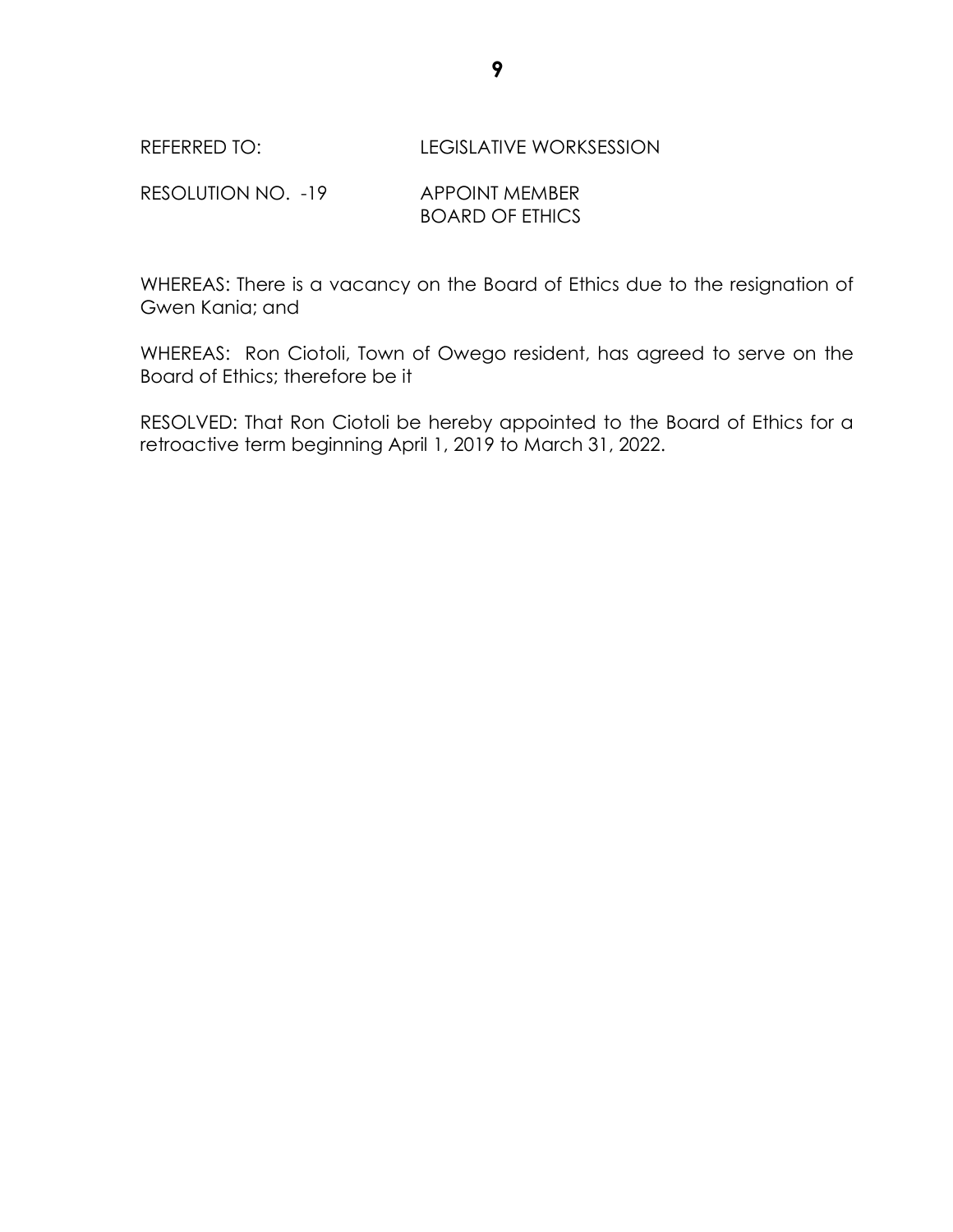## REFERRED TO: HEALTH & HUMAN SERVICES COMMITTEE FINANCE COMMITTEE

RESOLUTION NO. -19 TRANSFER OF FUNDS BUDGET MODIFICATION MENTAL HYGIENE

WHEREAS: Tioga County Mental Hygiene (TCMH) is required to pay a portion of the costs for the treatment of Tioga County residents that have been assigned Criminal Psychiatric services by the NYS Court system; and

WHEREAS: TCMH has received notice that Tioga County residents were assigned these services, along with the required payment amount; and

WHEREAS: TCMH has determined the amount of additional funding needed for these already incurred mandated expenses within its own budget, yet this will require a budget modification and transfer of funds; and

WHEREAS: Transfer of funds requires Legislative approval; therefore be it

RESOLVED: That the Mental Hygiene budget be modified and funds be transferred as follows:

From: A4310 510010 Full Time \$18,045.32 To: A4390 540590 Criminal Psychiatric: Services Rendered \$18,045.32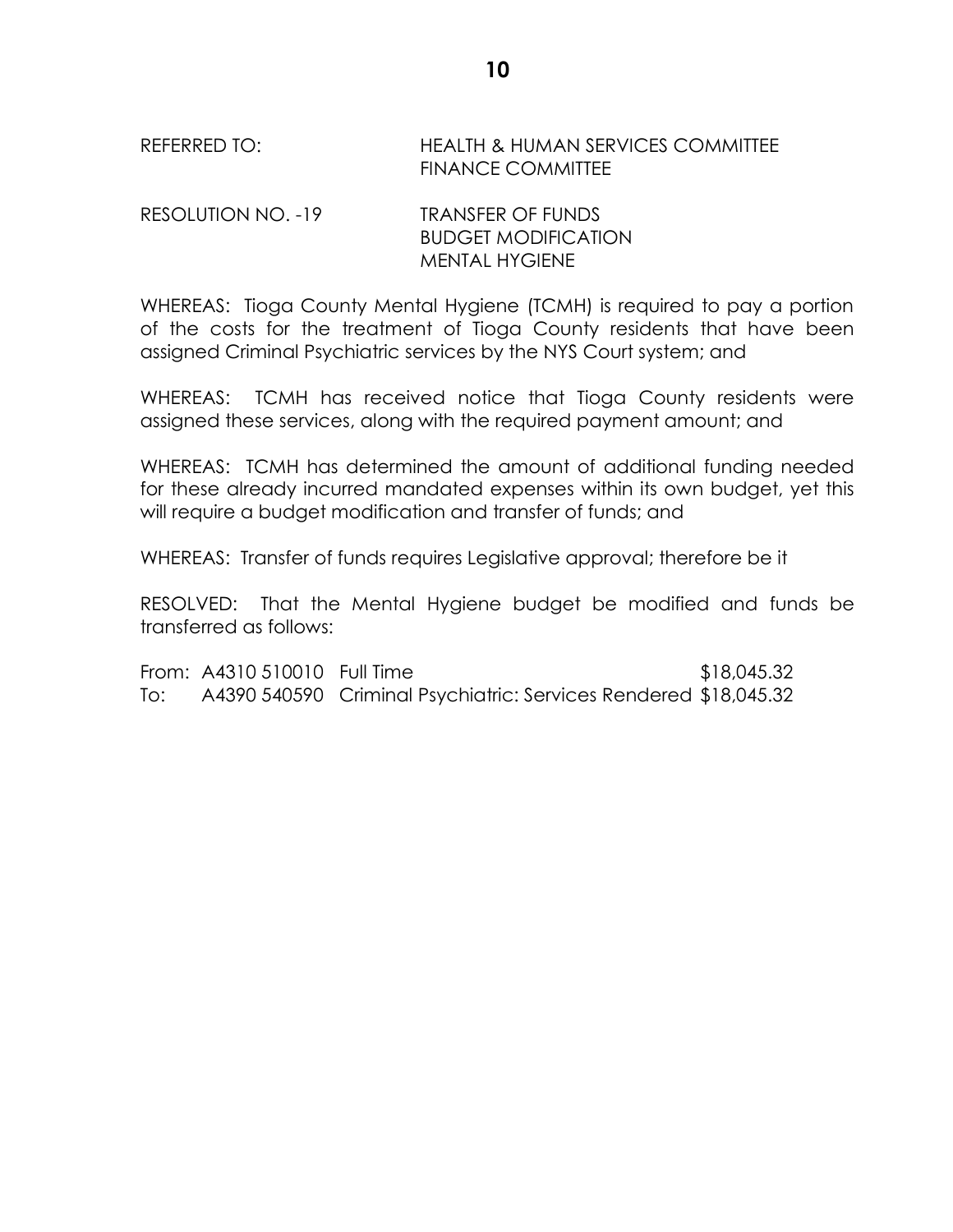RESOLUTION NO. - 19 TRANSFER OF FUNDS BUDGET MODIFICATION DISTRICT ATTORNEY

WHEREAS: The District Attorney's Office has a need to provide a printer for the office of the newly hired investigator and a TV for the new conference room; and

WHEREAS: Amending of Budget and Transfer of Funds requires Legislative approval; therefore be it

RESOLVED: That the District Attorney's budget be modified and the following sums be transferred from within the District Attorney's budget to cover the costs of said office furnishings.

| From: A1165 540720 Trial Costs | \$377.73                      |          |
|--------------------------------|-------------------------------|----------|
| To:                            | A1165 520200 Office Equipment | \$377.73 |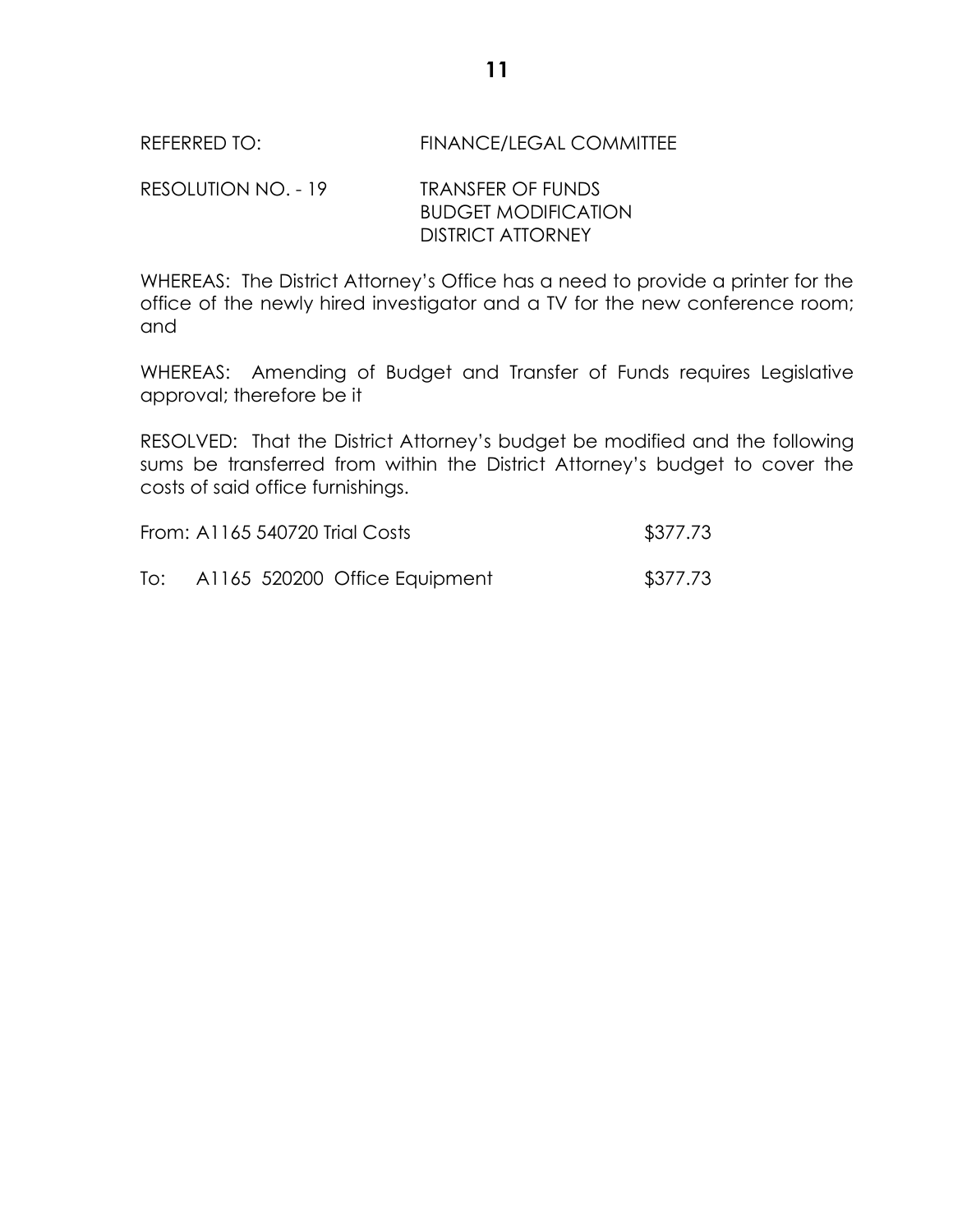RESOLUTION NO. -19 TRANSFER OF FUNDS BUDGET MODIFICATION DISTRICT ATTORNEY

WHEREAS: The District Attorney's Office has a need for a new TV for use in the grand jury room and county court as the current one has been broken; and

WHEREAS: Amending of Budget and Transfer of Funds requires Legislative approval; therefore be it

RESOLVED: That the District Attorney's budget be modified and the following sums be transferred from within the District Attorney's budget to cover the costs of said TV:

|     | From: A1165 540720 Trial Costs      | \$450.00 |
|-----|-------------------------------------|----------|
| To: | A1165 520020 Audio Visual Equipment | \$450.00 |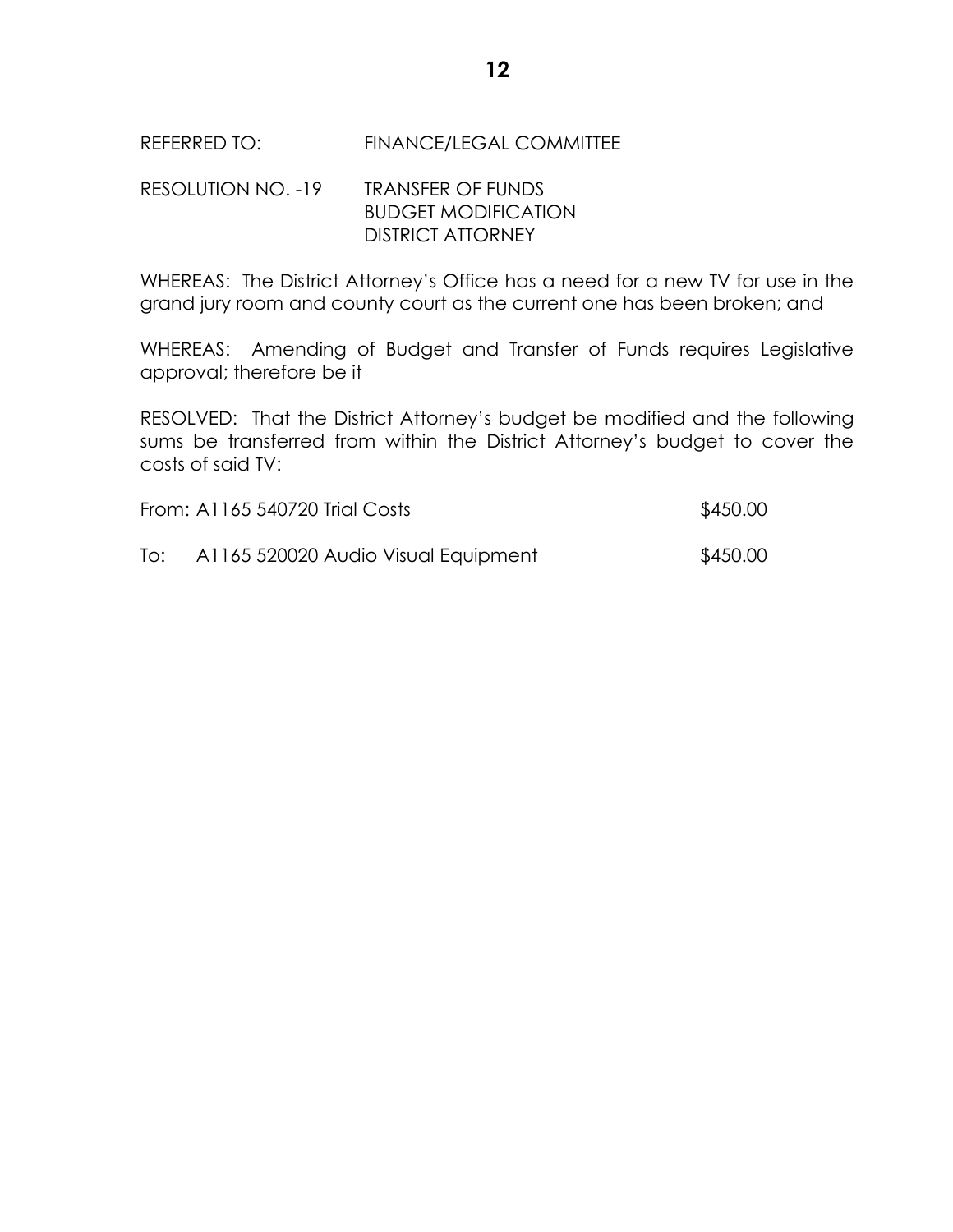# REFERRED TO: HEALTH & HUMAN SERVICES COMMITTEE FINANCE COMMITTEE RESOLUTION NO. -19 APPROPRIATION OF FUNDS AND AMEND 2019 BUDGET SOCIAL SERVICES

WHEREAS: Additional funding has been awarded to Tioga County Department of Social Services from the Office of Children and Family Services to help support, recruit and retain current and prospective foster families, including kinship caregivers through the Family First Transition Fund; and

WHEREAS: Appropriation of Funds requires Legislative approval; therefore be it

RESOLVED: That funding be appropriated as follows and the 2019 Budget be amended as follows:

|     | From: A6010.436100 State Aid: Administration | \$30,000 |
|-----|----------------------------------------------|----------|
| To: | A6010.540487 Program Expense                 | \$30,000 |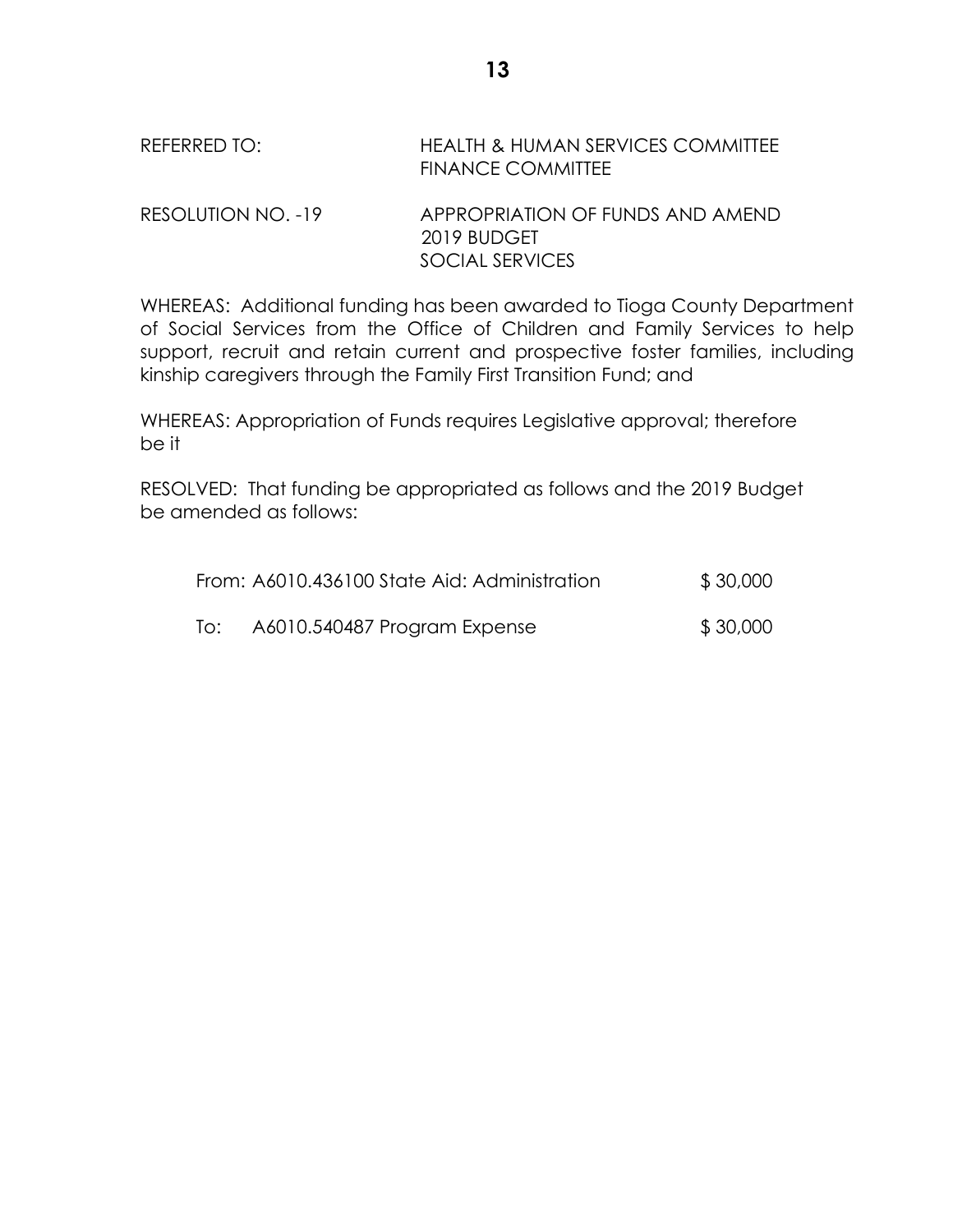| REFERRED TO: | <b>PUBLIC WORKS COMMITTEE</b> |
|--------------|-------------------------------|
|              | <b>FINANCE COMMITTEE</b>      |

RESOLUTION NO. -19 AMEND 2019 BUDGET AND APPROPRIATE FUNDS PUBLIC WORKS

WHEREAS: The Commissioner of Public Works applied for and was awarded \$250,000 in program funding under a New York State Program administered by the New York State Department of Transportation for a bridge project, Halsey Valley Road, PIN 9755.00; and

WHEREAS: The Tioga County Legislature authorized the acceptance of this award per resolution 195-19; and

WHEREAS: The County of Tioga desires to advance this project; and

WHEREAS: Budget Amendments require Legislative approval; therefore be it

RESOLVED: That the 2019 budget be modified and funds be appropriated to the following accounts:

Expense Accounts:

H5110 540002 H1905 Halsey Valley Road PIN 9755.00 \$250,000

Revenue Accounts:

H5110 435020 H1905 State Aid Halsey Valley Rd \$250,000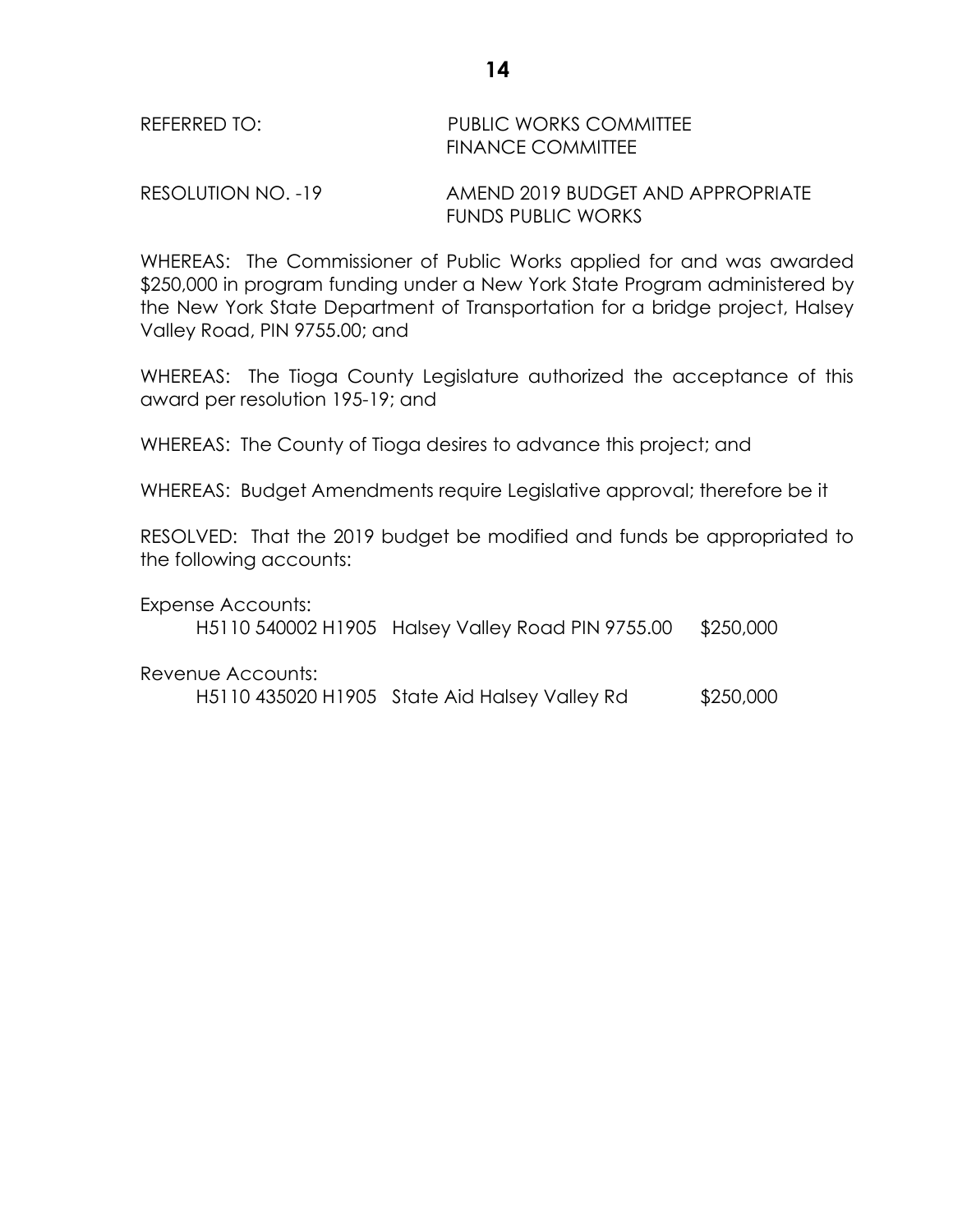#### REFERRED TO: THE PUBLIC WORKS COMMITTEE FINANCE COMMITTEE

RESOLUTION NO. -19 AMEND CAPITAL BUDGET AND TRANSFER FUNDS FOR HHS BOILER – PUBLIC WORKS

WHEREAS: The Commissioner of Public Works has budgeted for the purchase of a replacement boiler at the Health & Human Services Building for \$15,000.00; and

WHEREAS: The Commissioner of Public Works received proposals for the purchase of the boiler which came in higher than anticipated; and

WHEREAS: Funds in HVAC – Air Conditioner Components are available; and

WHEREAS: Legislative approval is needed to amend 2019 Capital Budget and transfer funds; therefore be it

RESOLVED: That the Tioga County Legislature authorize the following transfer of funds and amend the Capital Budget:

| From: H1621.521010 |              | HVAC – Air Conditioner Components \$ 5,000.00 |             |
|--------------------|--------------|-----------------------------------------------|-------------|
|                    |              |                                               |             |
| To:                | H1621.520929 | Boiler - HHS                                  | \$ 5,000.00 |

**15**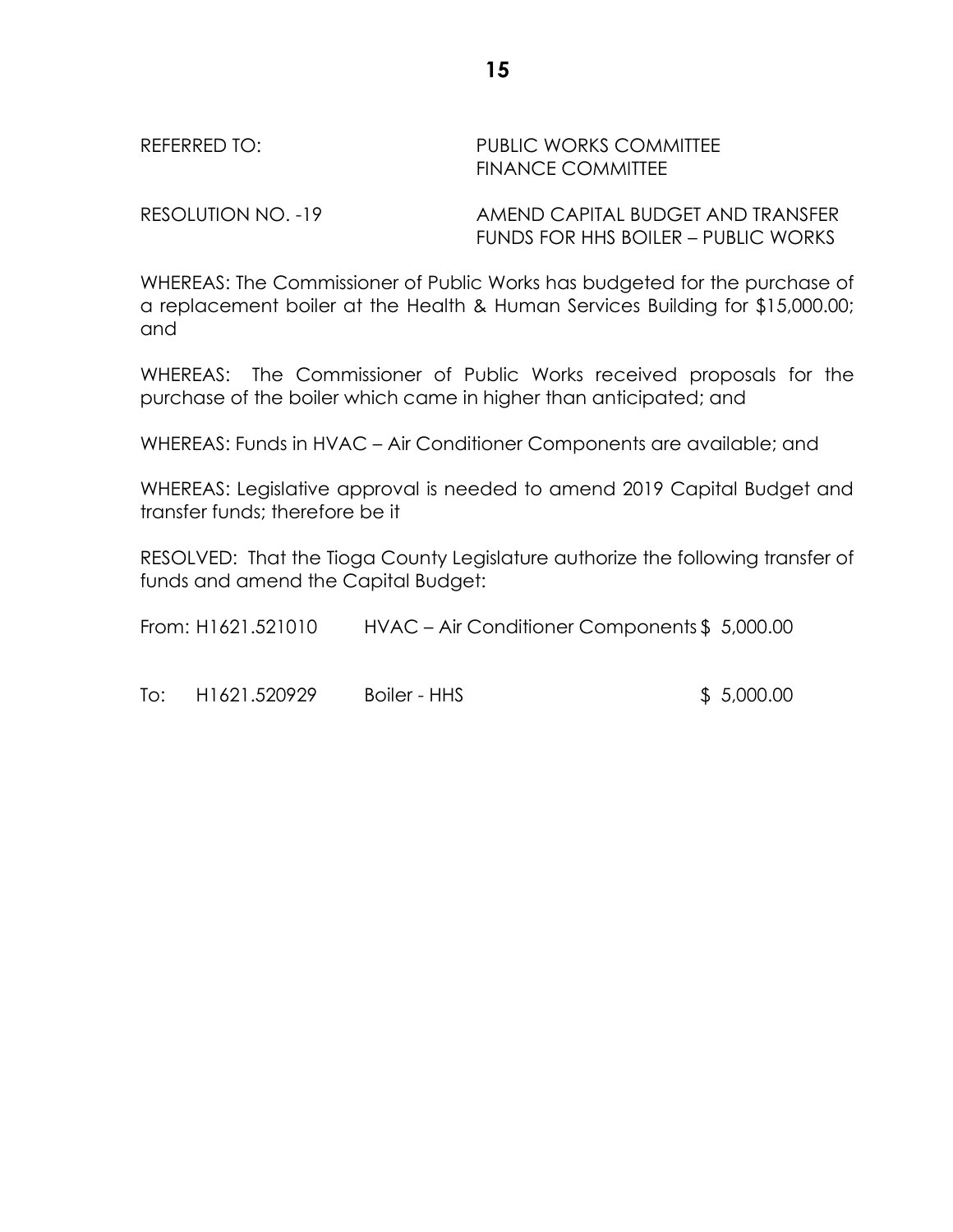REFERRED TO: PUBLIC WORKS COMMITTEE FINANCE COMMITTEE

RESOLUTION NO. -19 AMEND CAPITAL BUDGET AND TRANSFER FUNDS FOR MATERIAL SPREADER – PUBLIC WORKS

WHEREAS: Public Works has a need for a material spreader; and

WHEREAS: The balance remaining in H5130.521130 Equipment (not car) is insufficient to cover the cost of the material spreader; and

WHEREAS: Funds in H5130.521061 Mechanic Truck are available; and

WHEREAS: Legislative approval is needed to amend 2019 Capital Budget and transfer funds; therefore be it

RESOLVED: That the Tioga County Legislature authorize the following transfer of funds and amend the Capital Budget:

|     | From: H5130.521061 | Mechanic Truck      | \$3,500.00 |
|-----|--------------------|---------------------|------------|
| To: | H5130.521130       | Equipment (not car) | \$3,500.00 |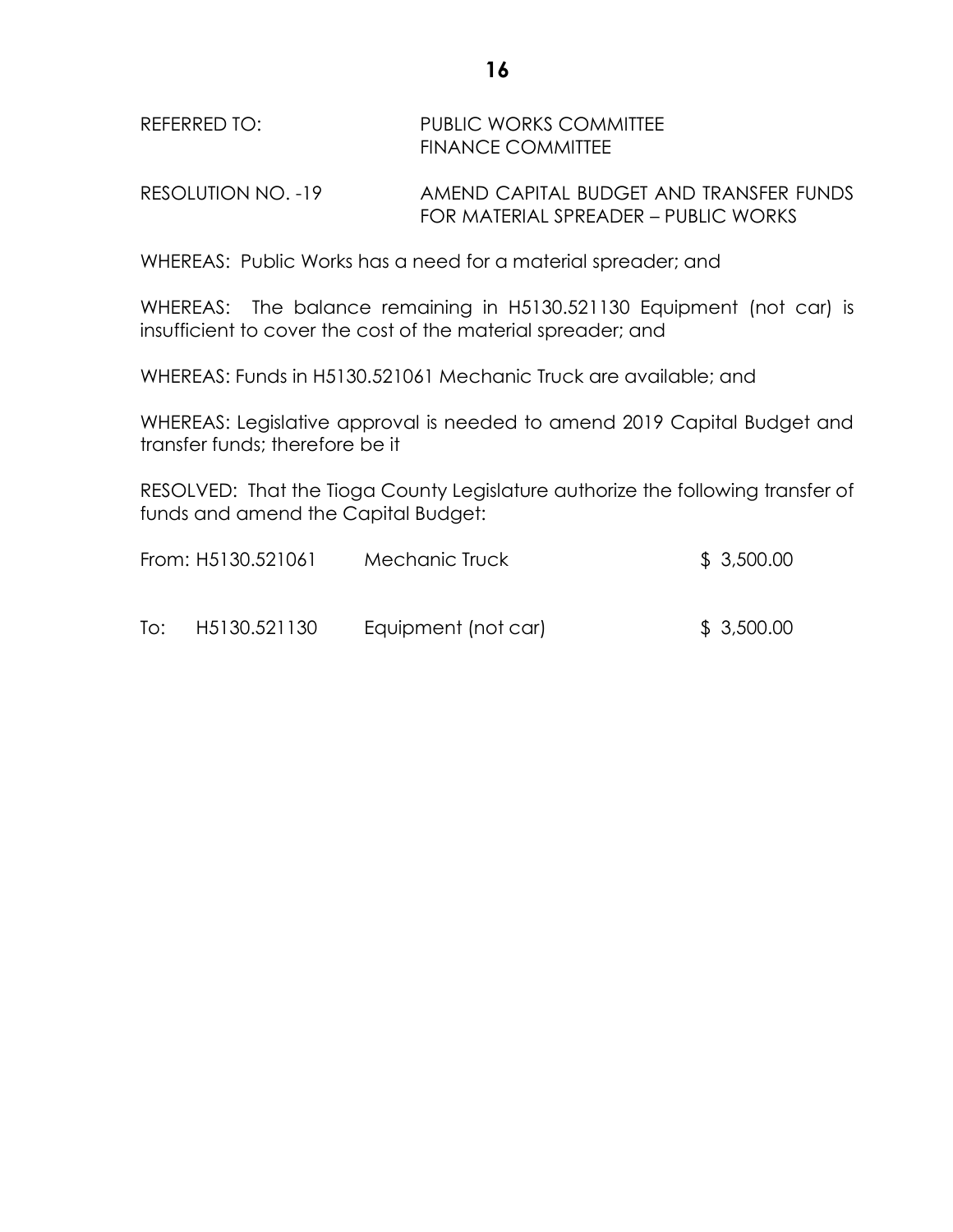## REFERRED TO: PUBLIC WORKS COMMITTEE FINANCE COMMITTEE

RESOLUTION NO. -19 AMEND CAPITAL BUDGET AND TRANSFER FUNDS FOR BUCKET LOADERS – PUBLIC WORKS

WHEREAS: Public Works owns a 2012 Caterpillar 938 Loader which is utilized to load salt into tandem trucks and a 2005 Hyundai Loader; and

WHEREAS: The front end and loader buckets are showing significant corrosion; and

WHEREAS: The service life of the loaders will be prolonged if the units are sand blasted and painted; and

WHEREAS: Funds in H5130.521061 Mechanic Truck are available; and

WHEREAS: Legislative approval is needed to amend 2019 Capital Budget and transfer funds; therefore be it

RESOLVED: That the Tioga County Legislature authorize the following transfer of funds and amend the Capital Budget:

| From: H5130.521061 |              | Mechanic Truck       | \$11,500.00 |
|--------------------|--------------|----------------------|-------------|
| To:                | H5130.521920 | <b>Bucket Loader</b> | \$11,500.00 |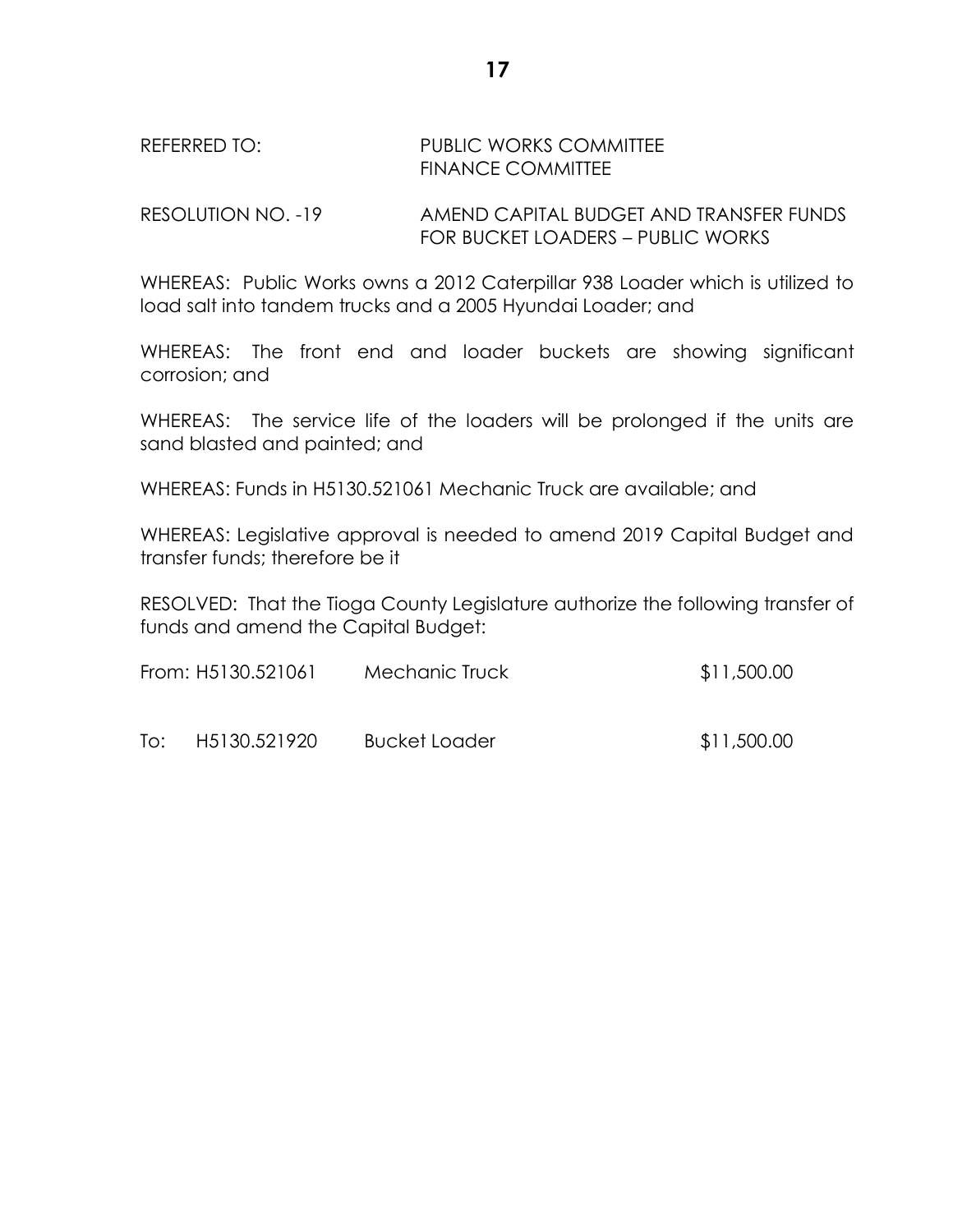REFERRED TO: INFORMATION TECHNOLOGY HEALTH & HUMAN SERVICES

RESOLUTION NO. –19 FUND CONSTRUCTION COSTS FOR FIBER-OPTIC DATA CONNECTION AT WAVERLY SITE, REQUEST CONTINGENCY FUNDS, AND MODIFY 2019 BUDGET

WHEREAS: The Tioga County Legislature recognizes the importance of County Infrastructure; and

WHEREAS: The Waverly Mental Hygiene clinic site at 80 William Donnelly Parkway in Waverly currently has data services that are inadequate for effective and efficient usage; and

WHEREAS: The Information Technology department has conducted an evaluation of available options; and

WHEREAS: The data services provider Empire Access has provided a proposal to construct a fiber-optic connection between Waverly and the 56 Main Street building; and

WHEREAS: Empire Access's proposal has an installation cost of \$5,000 that requires funding; and

WHERAS: The CIO has discussed this solution with the Mental Hygiene leadership and all agree it is a significant upgrade of service that enables the clinic location to participate in planned tele-medicine initiatives and enables the ITCS department to more reliably manage the computers and phones at that location; and

WHEREAS: Legislative approval is need to use contingency funds and modify the 2019 budget; therefore be it

RESOLVED: That the ITCS Director be authorized to approve the contract with Empire Access for a fiber-optic line at a cost of \$375 per month and \$5,000 installation cost; and be it further

RESOLVED: That the following funds be transferred and the 2019 budget be modified as follows:

| From: A1990 540715 Contingency |  | \$5,000.00 |
|--------------------------------|--|------------|
|                                |  |            |

TO: A1680 540140 Contracting Services \$5,000.00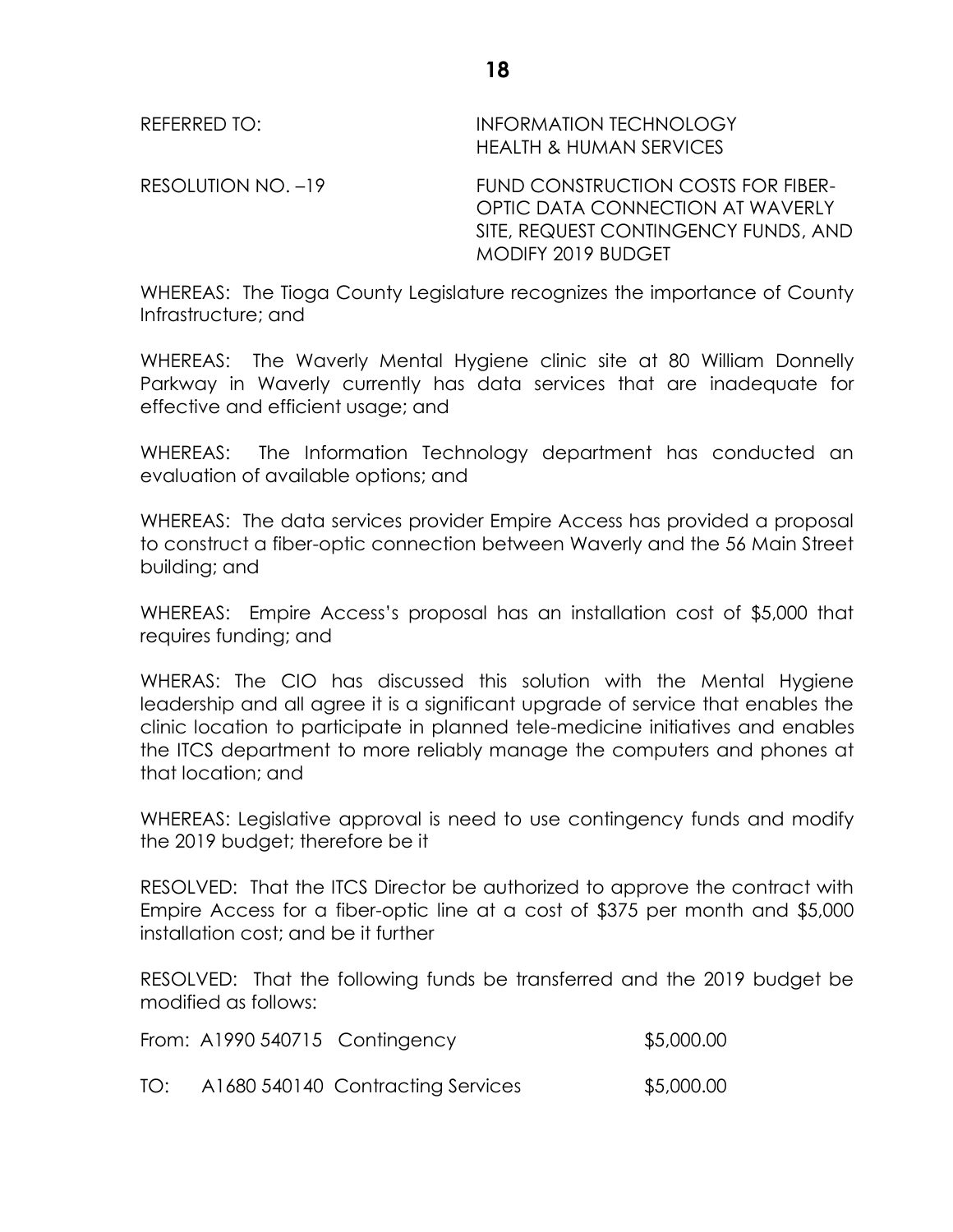## REFERRED TO: HEALTH & HUMAN SERVICES COMMITTEE

#### RESOLUTION NO. -19 APPROVE FUNDING 2019 SUMMER YOUTH EMPLOYMENT PROGRAM FUNDING

WHEREAS: Additional funding has been awarded to Tioga County Department of Social Services from the Office of Temporary and Disability Assistance for Summer Youth Employment Programs; and

WHEREAS: The plan submitted for expenditure of these funds has been approved; and

WHEREAS: Appropriation of Funds requires Legislative approval; therefore be it

RESOLVED: That funding be appropriated as follows:

|     | From: A6010.446100 Federal Aid: Administration | \$116,095 |
|-----|------------------------------------------------|-----------|
| To: | A6010.540140 Contractual                       | \$109,576 |
|     | A6010.540487 Program Expense                   | \$6,519   |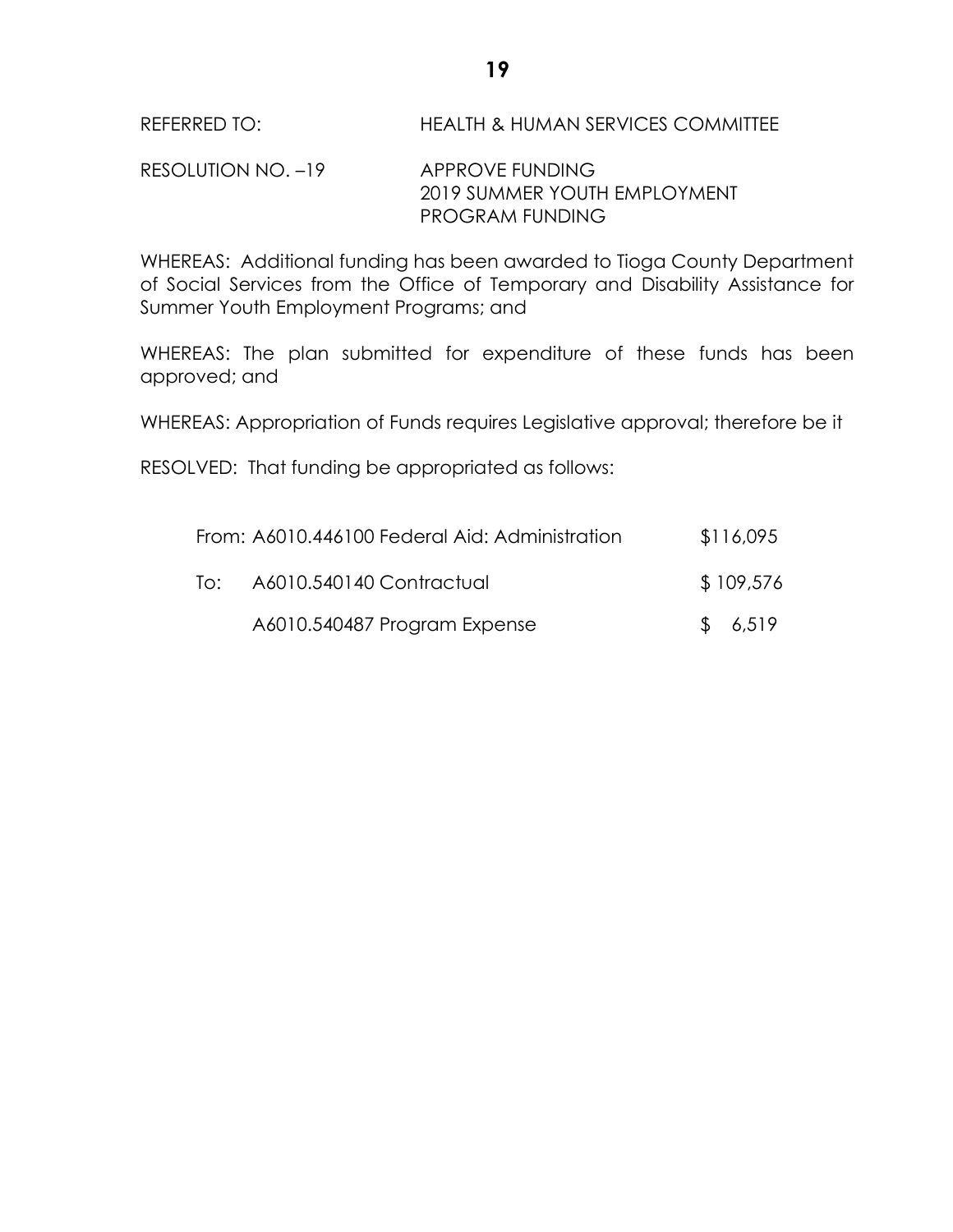#### REFERRED TO: PUBLIC WORKS

## RESOLUTION NO. -19 AUTHORIZE JOHNSON CONTROLS FOR AIR HANDLER UPGRADES AT PSB

WHEREAS: The Air Handling Unit at the Public Safety Building needs to be upgraded; and

WHEREAS: The Commissioner of Public Works budgeted for this project; and

WHEREAS: The Commissioner of Public Works received a proposal from Johnson Controls as follows:

Retrofit pneumatic controls and failing DX controllers on AHU 1-4, &5 \$49,977.99

Therefore be it

RESOLVED: That the Tioga County Legislature authorizes the hiring of Johnson Controls for the Air Handling Unit Upgrades at the Public Safety Building not to exceed \$49,977.99 to be paid out of Account H1620.520913.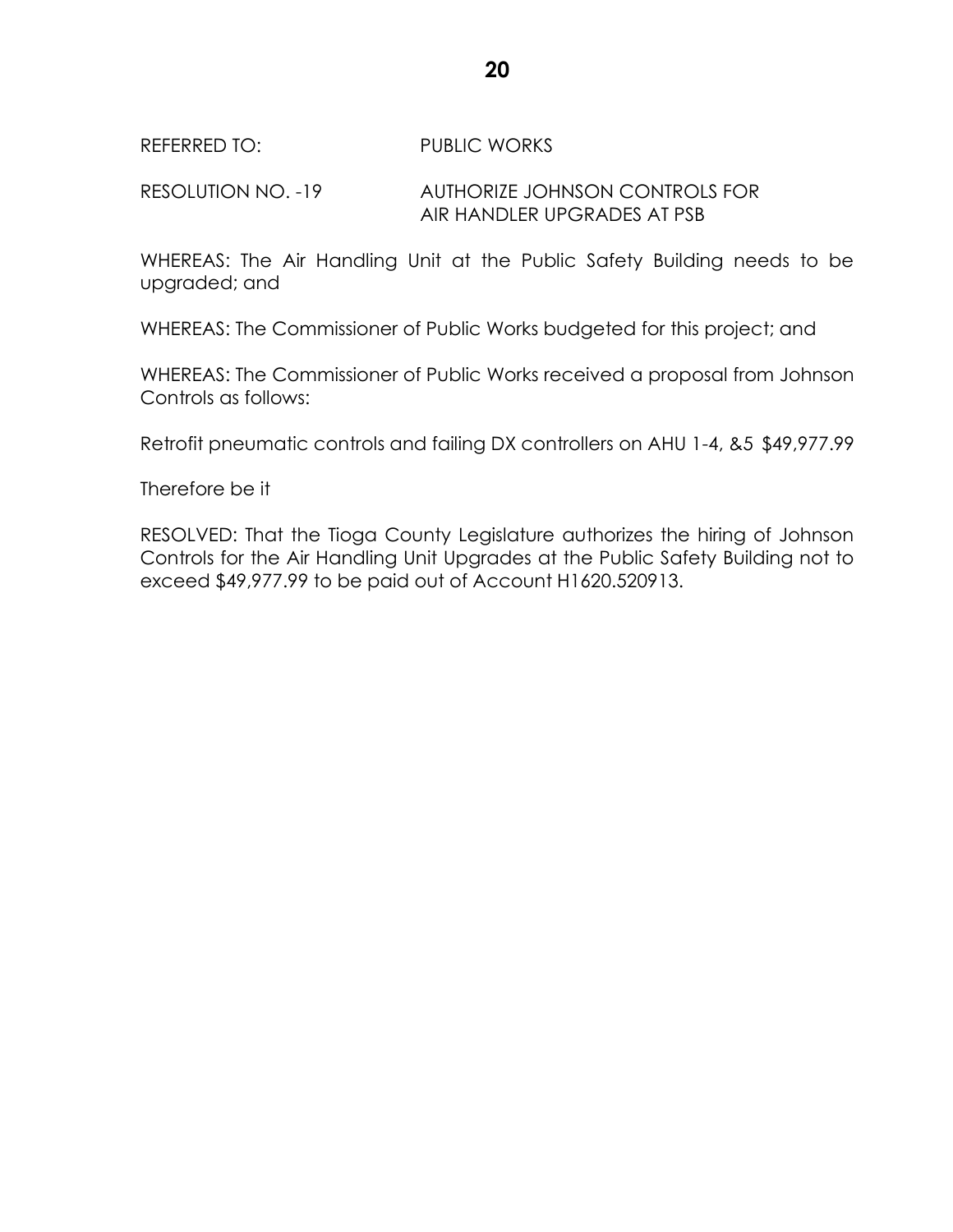## RESOLUTION NO. -19 AUTHORIZE THE SALE OF COUNTY OWNED PROPERTY LOCATED IN THE VILLAGE OF OWEGO TO THE VILLAGE OF OWEGO

WHEREAS: Property located in the Village of Owego transferred to Tioga County, identified as Tax Map number 117.20-2-9, parcel number 1416 owes 2017, 2018 and 2019 taxes and is past the last date of redemption; and

WHEREAS: The County has been approached by the Village of Owego, who has made an offer to purchase the property for \$1.00 "as is", thereby keeping the flood prone property forever green; therefore be it

RESOLVED: That the Chair of the Tioga County Legislature be and hereby is authorized to sign and record on receipt of \$1.00 and recording costs of \$185.00, a Quit Claim Deed conveying the property transferred to Tioga County, located in the Village of Owego, identified on the Village of Owego Tax Map as number 117.20-2-9, parcel number 1416, to the Village of Owego or assigns.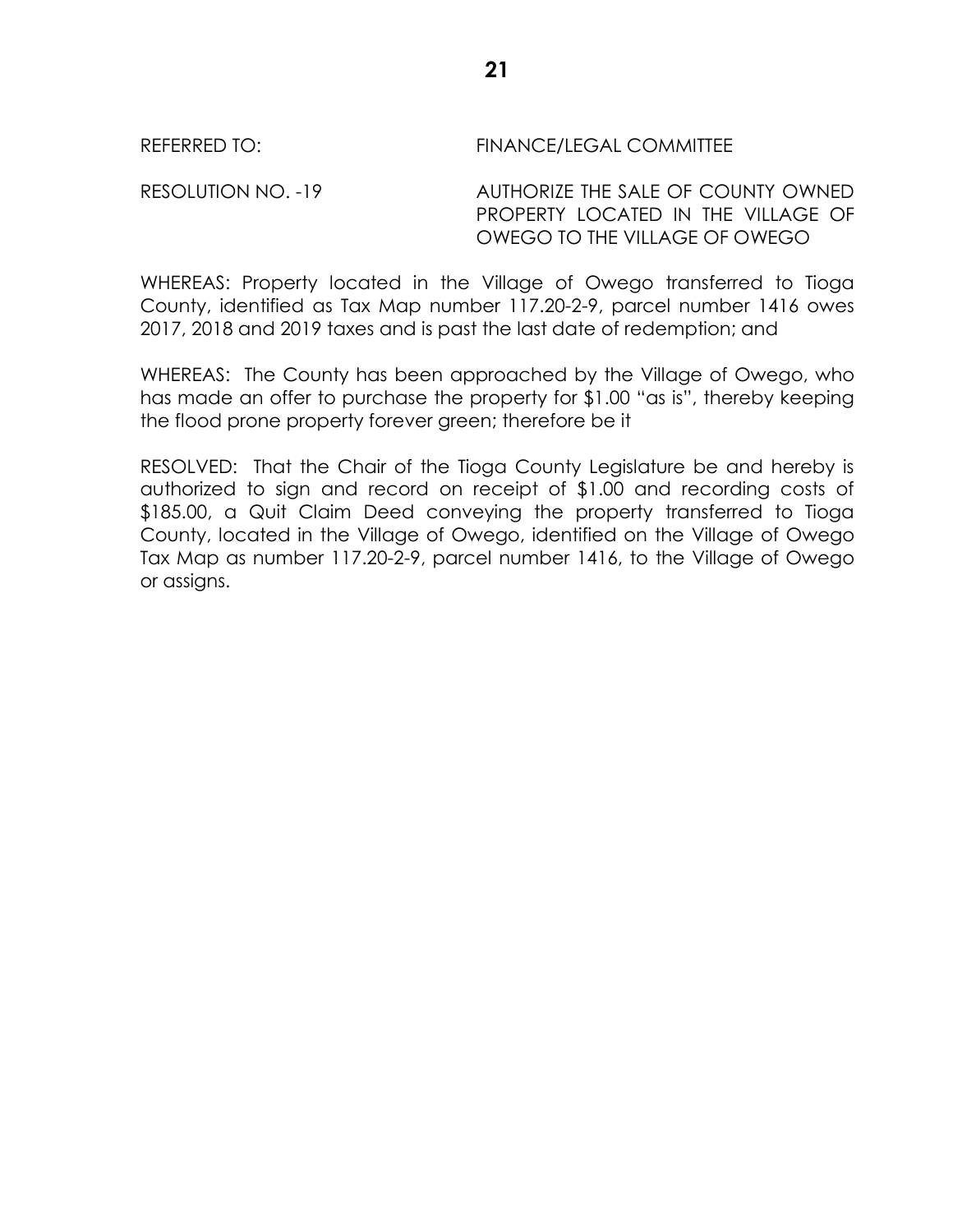RESOLUTION NO. -19 AUTHORIZE THE SALE OF COUNTY OWNED PROPERTY LOCATED IN THE VILLAGE OF OWEGO TO THE ST. PAUL'S EPISCOPAL **CHURCH** 

WHEREAS: Property located in the Village of Owego transferred to Tioga County, identified as Tax Map number 128.08-1-21, parcel number 512 owes 2017, 2018 and 2019 taxes and is past the last date of redemption; and

WHEREAS: The County has been approached by the Village of Owego, who has made an offer to purchase the property for \$1,000 "as is"; therefore be it

RESOLVED: That the Chair of the Tioga County Legislature be and hereby is authorized to sign and record on receipt of \$1,000 and recording costs of \$185.00, a Quit Claim Deed conveying the property transferred to Tioga County, located in the Village of Owego, identified on the Village of Owego Tax Map as number 128.08-1-21, parcel number 512, to St. Paul's Episcopal Church or assigns.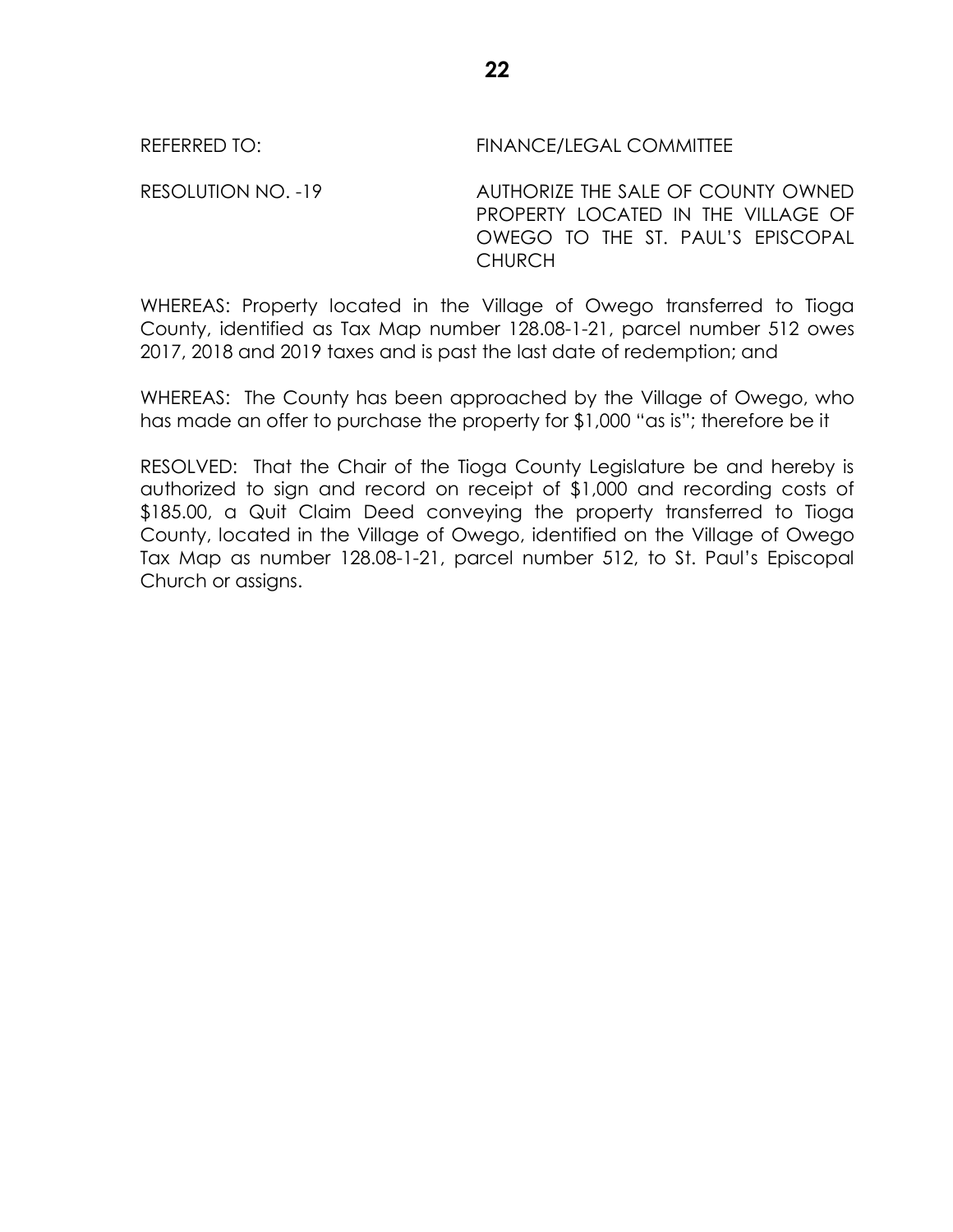RESOLUTION NO. -19 AUTHORIZE THE SALE OF COUNTY OWNED PROPERTY LOCATED IN THE TOWN OF SPENCER TO FLT HOLDING, LLC

WHEREAS: Properties located in the Town of Spencer transferred to Tioga County, identified as Tax Map number 69.00-2-11, parcel number 765 owes 2017, 2018 and 2019 taxes and is past the last date of redemption; and

WHEREAS: The County has been approached by FLT Holding, LLC who has made an offer to purchase back their property for \$15,000 "as is", thereby placing the properties back on the tax rolls; therefore be it

RESOLVED: That the Chair of the Tioga County Legislature be and hereby is authorized to sign and record on receipt of \$15,000 and recording costs of \$310.00, a Quit Claim Deed conveying the properties transferred to Tioga County, located in the Town of Spencer, identified on the Town of Spencer Tax Map as number 69.00-2-11 parcel number 765 to FLT Holding, LLC or assigns.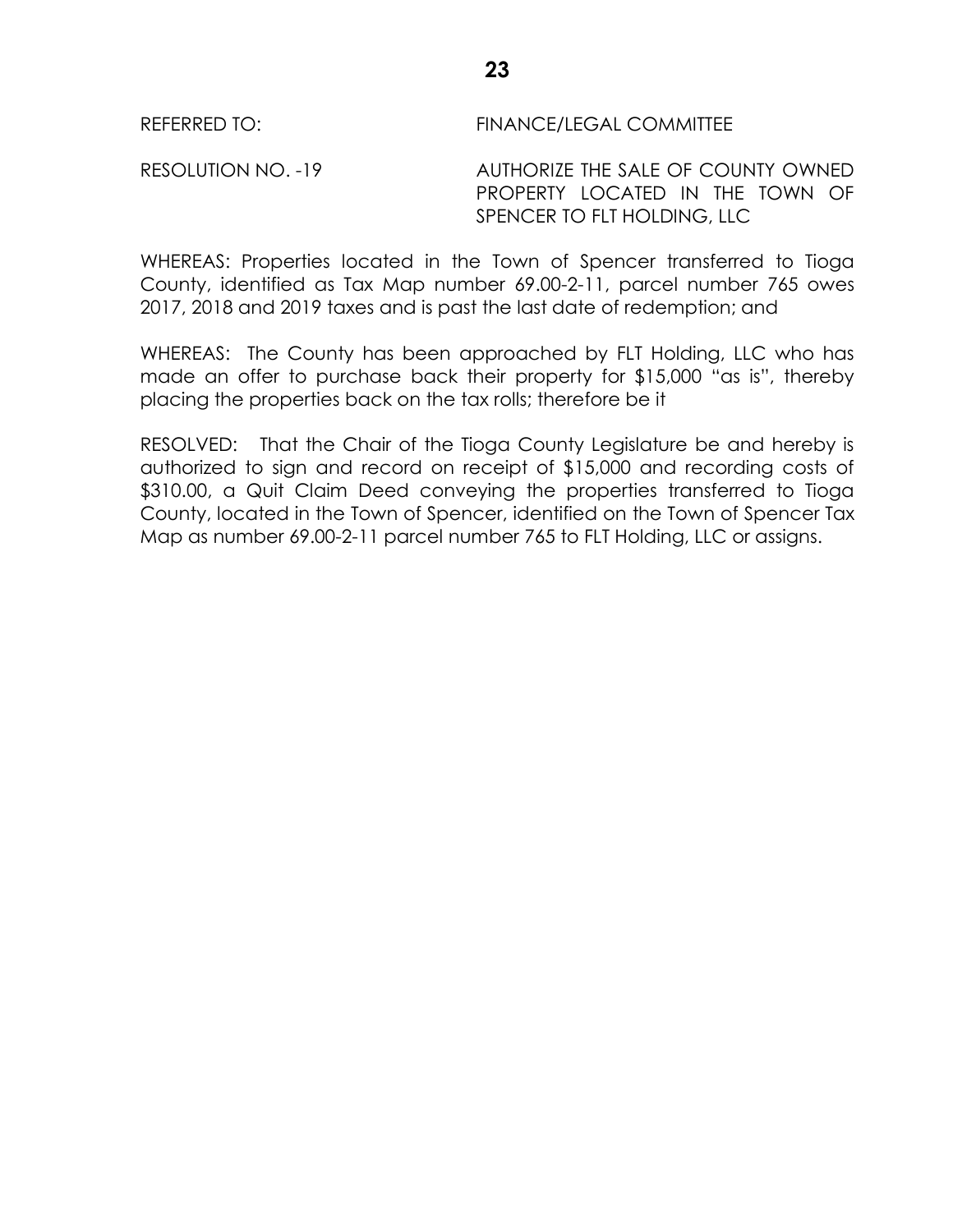REFERRED TO: THE REFERRED TO: THE REFERRED TO:

RESOLUTION NO. -19 AUTHORIZE THE SALE OF COUNTY OWNED PROPERTY LOCATED IN THE VILLAGE OF OWEGO TO ELVIRA GARCIA LOZADA, JAQUELINE GARCIA & DANIEL GARCIA

WHEREAS: Property located in the Village of Owego transferred to Tioga County, identified as Tax Map number 128.08-1-75, parcel number 573 owes 2017 taxes and is past the last date of redemption; and

WHEREAS: The County has been approached by Elvira Garcia Lozada, Jaqueline Garcia & Daniel Garcia who have made an offer to purchase back their property for \$3,100 "as is", thereby placing the property back on the tax rolls; therefore be it

RESOLVED: That the Chair of the Tioga County Legislature be and hereby is authorized to sign and record on receipt of \$3,100 and recording costs of \$185.00, a Quit Claim Deed conveying the property transferred to Tioga County, located in the Village of Owego, identified on the Village of Owego Tax Map as number 128.08-1-75 parcel number 573 to Elvira Garcia Lozada, Jaqueline Garcia & Daniel Garcia or assigns.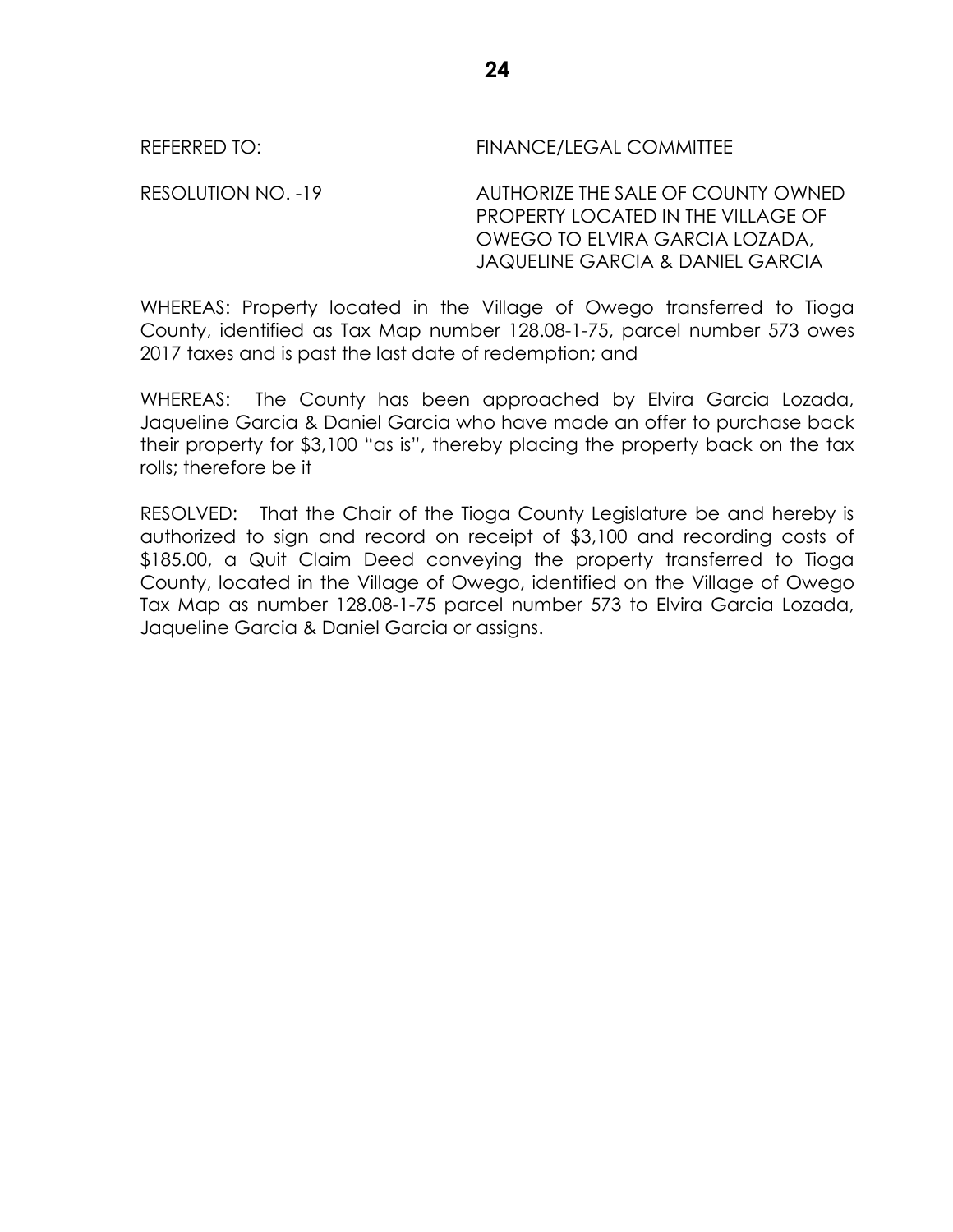| REFERRED TO: |
|--------------|
|--------------|

## INFORMATION TECHNOLOGY COMMITTEE PERSONNEL COMMITTEE

RESOLUTION NO. –19 CONTRACT FOR IT CONSULTANT SERVICES FROM FORMER EMPLOYEE

WHEREAS: Legislative approval is required to contract for professional services from recently retired employees within Tioga County; and

WHEREAS: The Information Technology and Communication Services department has a need to utilize the expertise of the individual retiring from the Programmer position to finalize project migrating applications from the old AS400 computer system after the individual's retirement; and

WHEREAS: The Information Technology department has appropriately budgeted for contracted services in the approved 2019 budget; therefore be it

RESOLVED: That the Chief Information Officer be authorized to contract with Mary Hogan as an IT Consultant at an established rate of \$50.00 per hour from August 26, 2019 until project completion as determined by the CIO, but no later than June 1, 2020.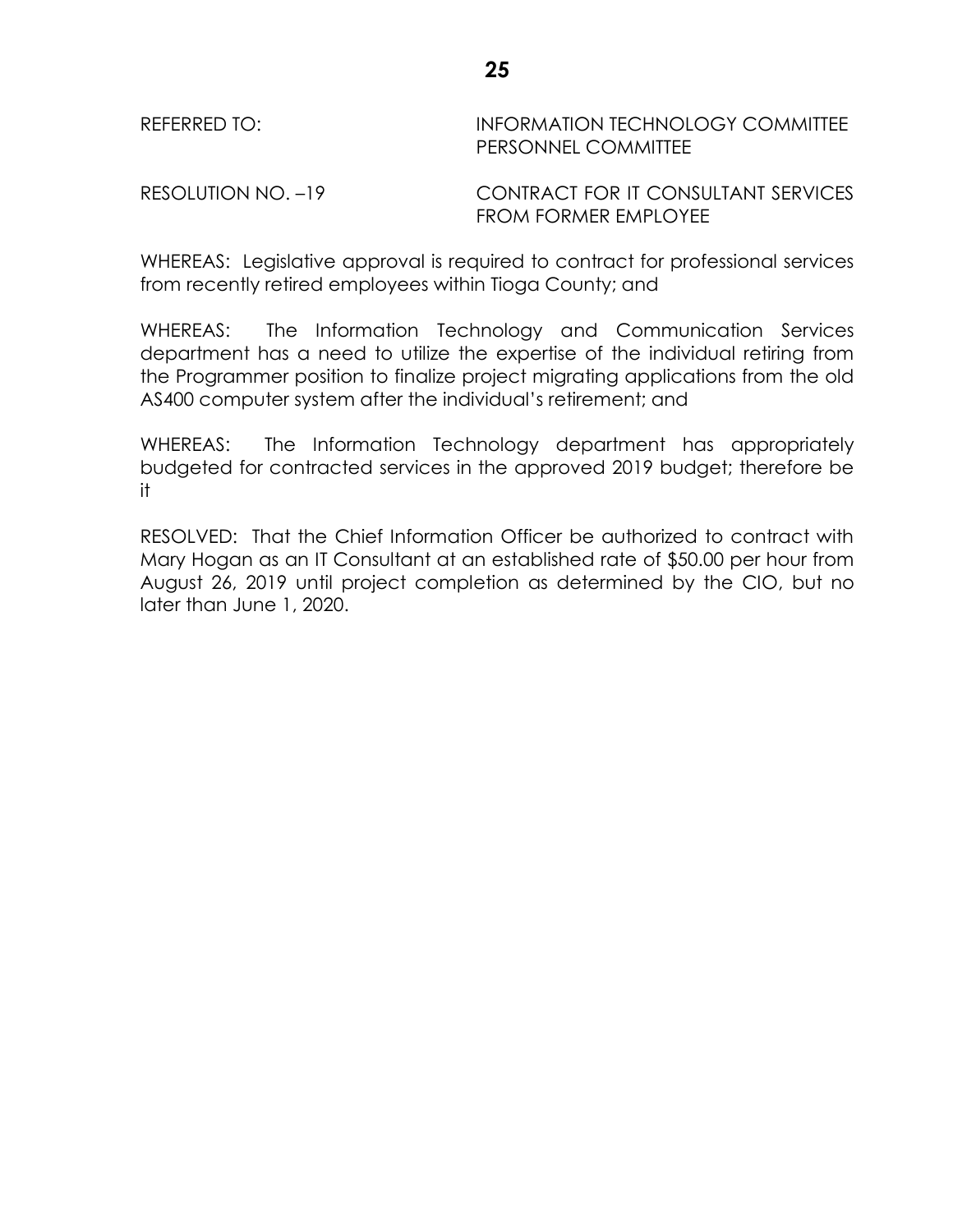REFERRED TO: PUBLIC SAFETY COMMITTEE PERSONNEL COMMITTEE FINANCE COMMITTEE

RESOLUTION NO. -19 CREATE AND FILL POSITION PT DEPUTY SHERIFF SHERIFF'S OFFICE

WHEREAS: Legislative approval is required for the creation of new positions and position reclassifications; and

WHEREAS: It is necessary to hire an additional PT Deputy to fulfill the duties in the Civil Office, as the current PT Deputy will be assigned to the Spencer VanEtten School district as the School Resource Officer (SRO) effective September 1, 2019, and

WHEREAS: The Spencer VanEtten School district will reimburse the salary of the PT Deputy; and

WHEREAS: It will be necessary to increase the 2019 PT salary account A3110.510010 by \$12,000 and revenue account A3110.425950 by \$12,000; therefore be it

RESOLVED: That the Sheriff be authorized to create and fill one PT Deputy position, which will increase the PT headcount from 6 to 7 effective September 2019; and be it further

RESOLVED: That the 2019 budget expenditure account A3110.510010 and revenue account A3110.425950 be increased by \$12,000 effective September 2019.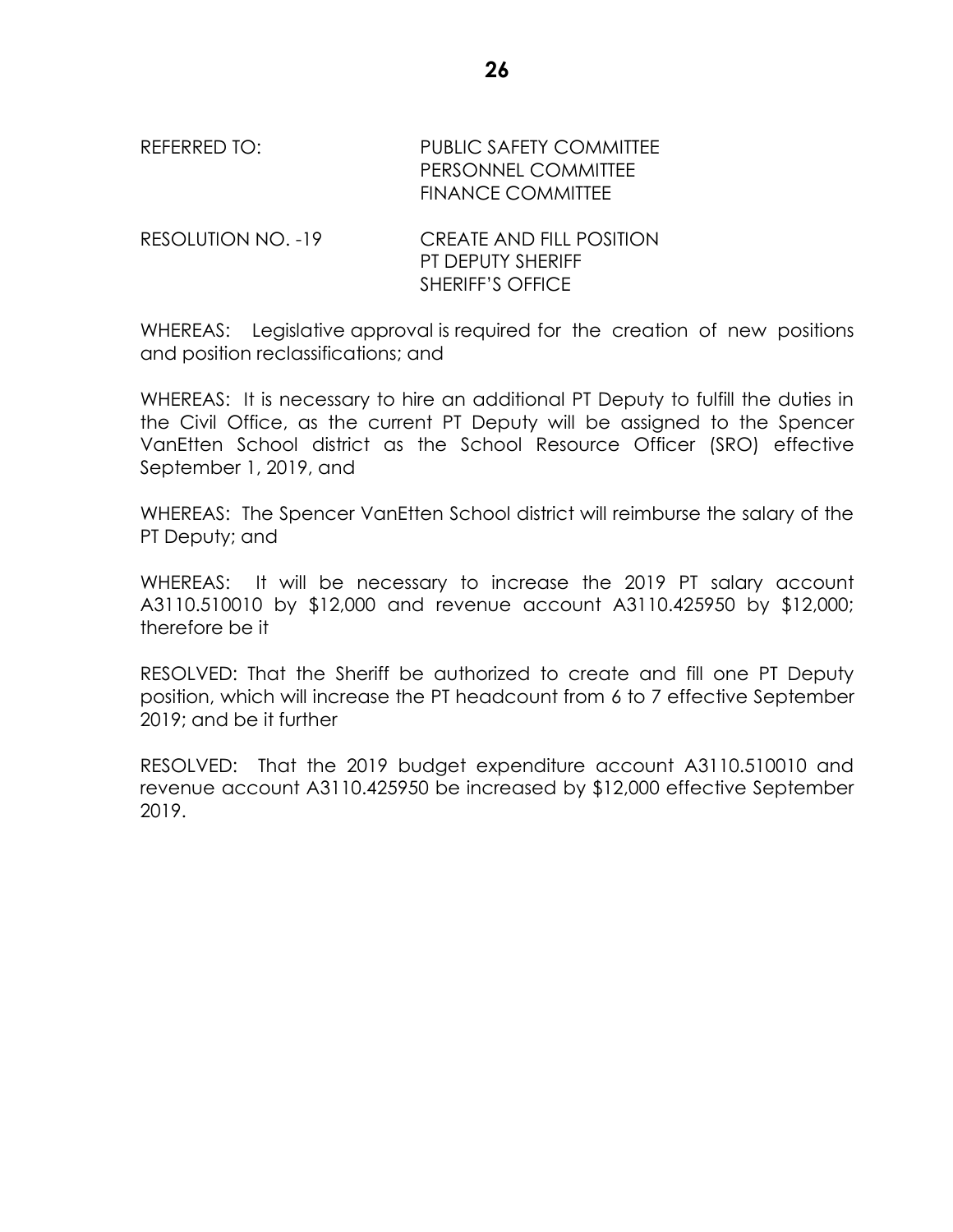| REFERRED TO:       | <b>HEALTH &amp; HUMAN SERVICES COMMITTEE</b><br>PERSONNEL COMMITTEE                                                                                                 |
|--------------------|---------------------------------------------------------------------------------------------------------------------------------------------------------------------|
| RESOLUTION NO. -19 | CREATE AND FILL SEASONAL SOCIAL<br>WELFARE EXAMINER POSITION AND<br>SEASONAL OFFICE SPECIALIST I POSITIONS<br>FOR THE HEAP PROGRAM<br>DEPARTMENT OF SOCIAL SERVICES |

WHEREAS: Legislative approval is required for the creation of any new positions within Tioga County; and

WHEREAS: The Home Energy Assistance Program (HEAP) will tentatively begin outreach in mid-August and be in full season on November 11, 2019; and

WHEREAS: The Social Services budget allows for the hiring of the following staff for the HEAP Program:

Two, full-time, seasonal Social Welfare Examiners for the period September 30, 2019 through February 28, 2020 at the starting salary of \$14.73 per hour, and

One, full-time seasonal Office Specialist I for the period October 15, 2019 through March 31, 2020 at the starting salary of \$12.22 per hour, and

Two, full-time, seasonal Office Specialist I for the period October 28, 2019 through February 28, 2020 at the starting salary of \$12.22 per hour, and

One, full-time, seasonal Office Specialist I for the period October 28, 2019 through January 31, 2020 at the starting salary of \$12.22 per hour; therefore, be it

RESOLVED: That the Department of Social Services be authorized to create and fill the seasonal HEAP positions listed above and where required, appoint from the appropriate eligible list.